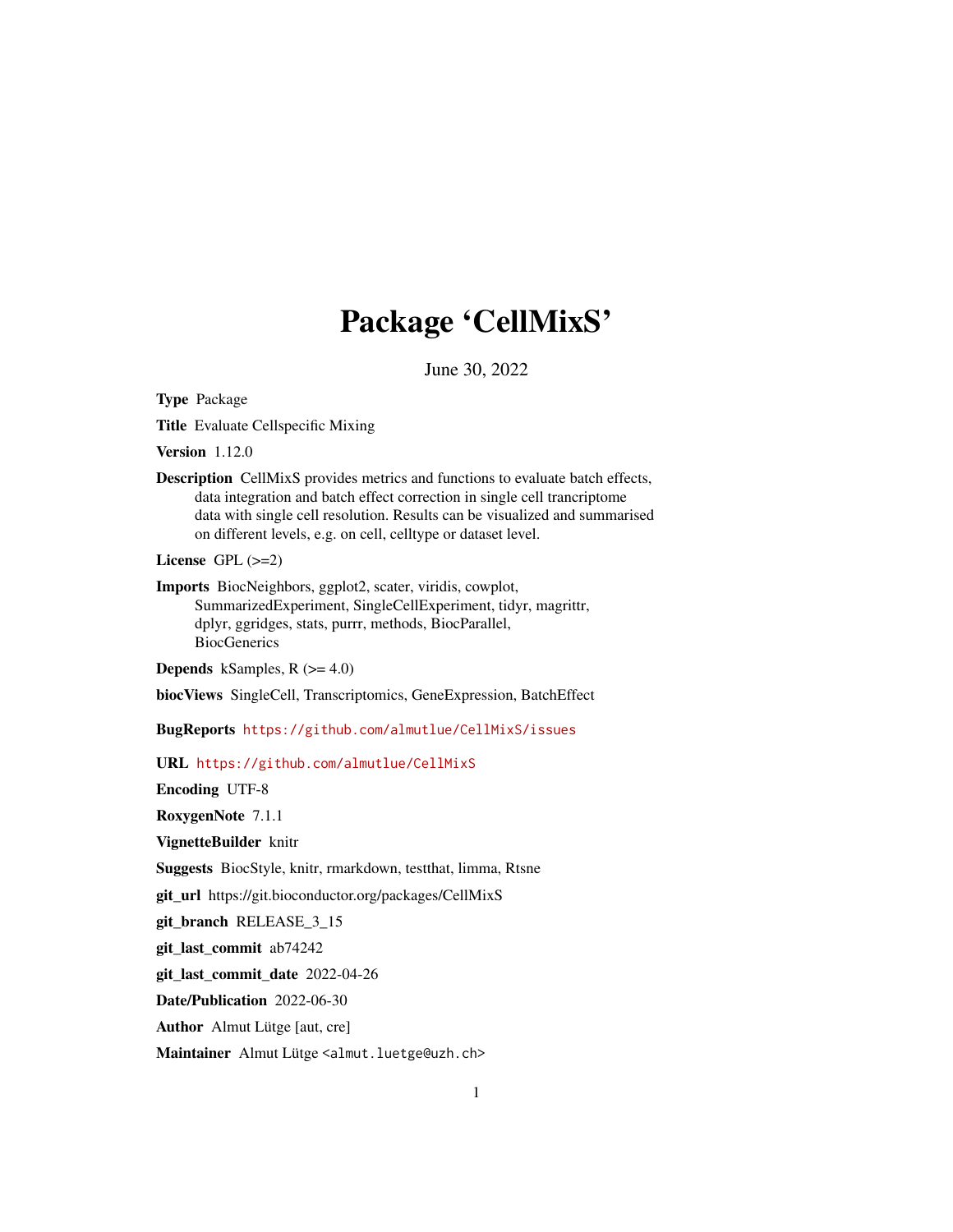## <span id="page-1-0"></span>R topics documented:

|       |                | $\overline{2}$ |
|-------|----------------|----------------|
|       |                | 3              |
|       |                | $\overline{4}$ |
|       | .filterKnn     | 5              |
|       |                | 5              |
|       |                | -6             |
|       |                | 7              |
|       | <sub>cms</sub> | - 8            |
|       |                |                |
|       |                |                |
|       |                |                |
|       |                |                |
|       |                |                |
|       |                |                |
|       |                |                |
|       |                |                |
|       |                |                |
|       |                |                |
|       |                | 24             |
|       | visMetric      |                |
|       |                |                |
| Index |                | 29             |

CellMixS-package *Toolbox to explore batch effects and data integration in scRNA data.*

## Description

CellMixS provides metrics and functions to evaluate batch effects, data integration and batch effect correction in single cell trancriptome data with single cell resolution. Results can be visualized and summarised on different levels, e.g. on cell, celltype or dataset level.

## Details

In particular, CellMixS includes two main metrics: Cellspecific mixing scores to determine the probability of random mixing in each cell's neighbourhood. It can be assesed via the [cms](#page-7-1) function. Local Density Factor Differences to evaluate the effect of data integration methods on batch internal structures. It can be assesed via the [ldfDiff](#page-14-1) function.

## Author(s)

Almut Lütge <almut.luetge@uzh.ch>

Mark D Robinson <mark.robinson@imls.uzh.ch>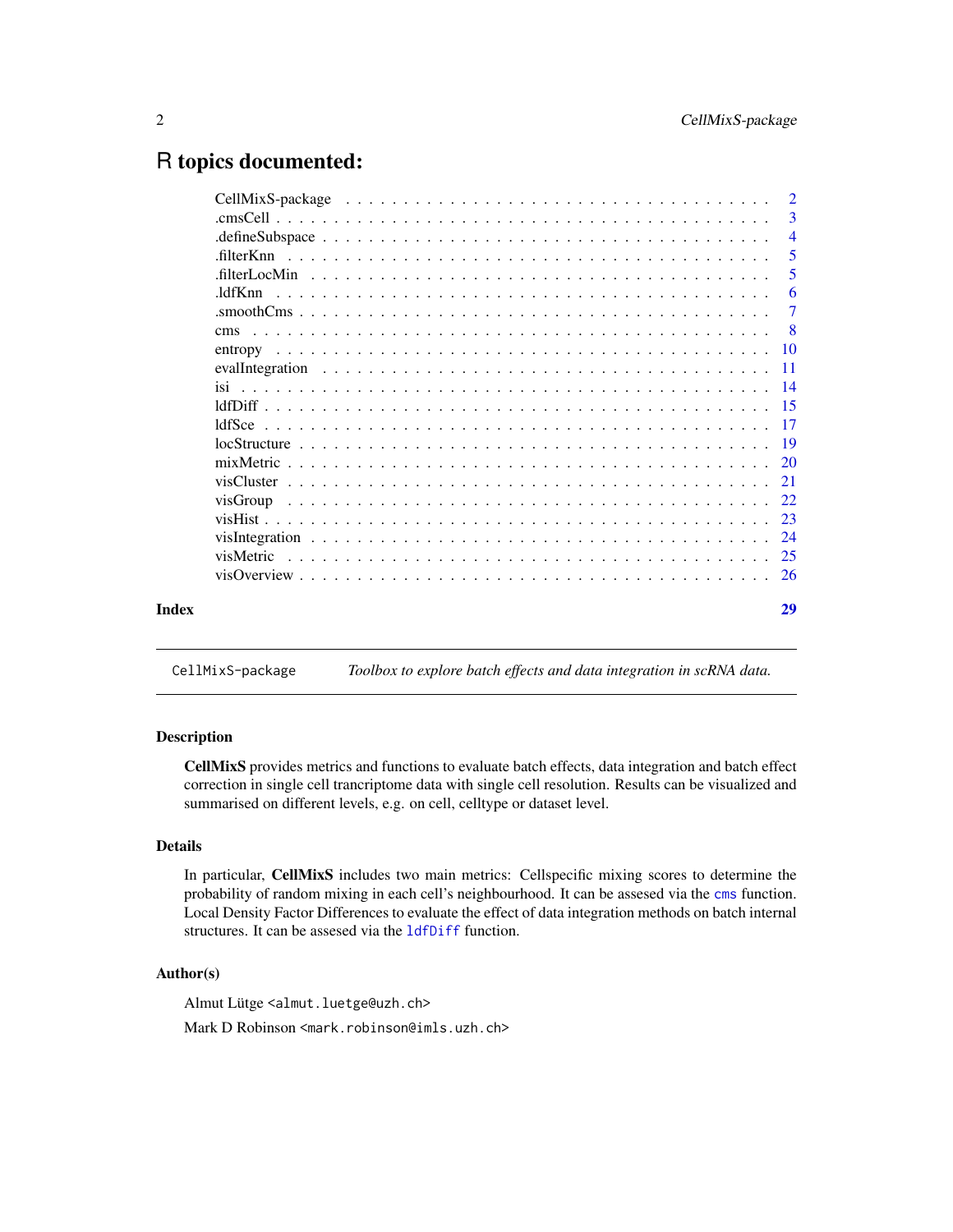<span id="page-2-1"></span><span id="page-2-0"></span>.cmsCell *.cmsCell*

## Description

Function to calculate a cellspecific mixing score (cms) of groups/batches.

## Usage

```
.cmsCell(
 cell,
  group,
 knn,
  k_{min} = NA,batch_min = NULL,
  cell\_min = 4,
  unbalanced = FALSE,
  sce
)
```
## Arguments

| cell       | Character. Name of the cell to calculate cms for. Needs to be one of rownames (knn).                                                                                                          |
|------------|-----------------------------------------------------------------------------------------------------------------------------------------------------------------------------------------------|
| group      | Character. Name of group/batch variable. Needs to be one of names (knn).                                                                                                                      |
| knn        | List with three elements. First "index" with indices of knn cells. Second "dis-<br>tance" with distances to knn cells. Third a slot named by group variable with<br>group level of knn cells. |
| k_min      | Numeric. Minimum number of knn to include. Default is NA (see Details).                                                                                                                       |
| batch_min  | Numeric. Minimum number of cells per batch to include in to the AD test. If set<br>neighbours will be included until batch min cells from each batch are present.                             |
| cell_min   | Numeric. Minimum number of cells from each group to be included into the<br>AD test. Should be $> 4$ to make 'ad.test' working.                                                               |
| unbalanced | Boolean. If True neighbourhoods with only one batch present will be set to NA.<br>This way they are not included into any summaries or smoothening.                                           |
| sce        | A SingleCellExperiment object with the combined data.                                                                                                                                         |

## Details

The cms function tests the hypothesis, that group-specific distance distributions of knn cells have the same underlying unspecified distribution. It performs Anderson-Darling tests as implemented in the kSamples package. In default the function uses all distances and group label defined in knn. If k\_min is specified, the first local minimum of the overall distance distribution with at least kmin cells is used. This can be used to adapt to the local structure of the datatset e.g. prevent cells from a distinct different cluster to be included.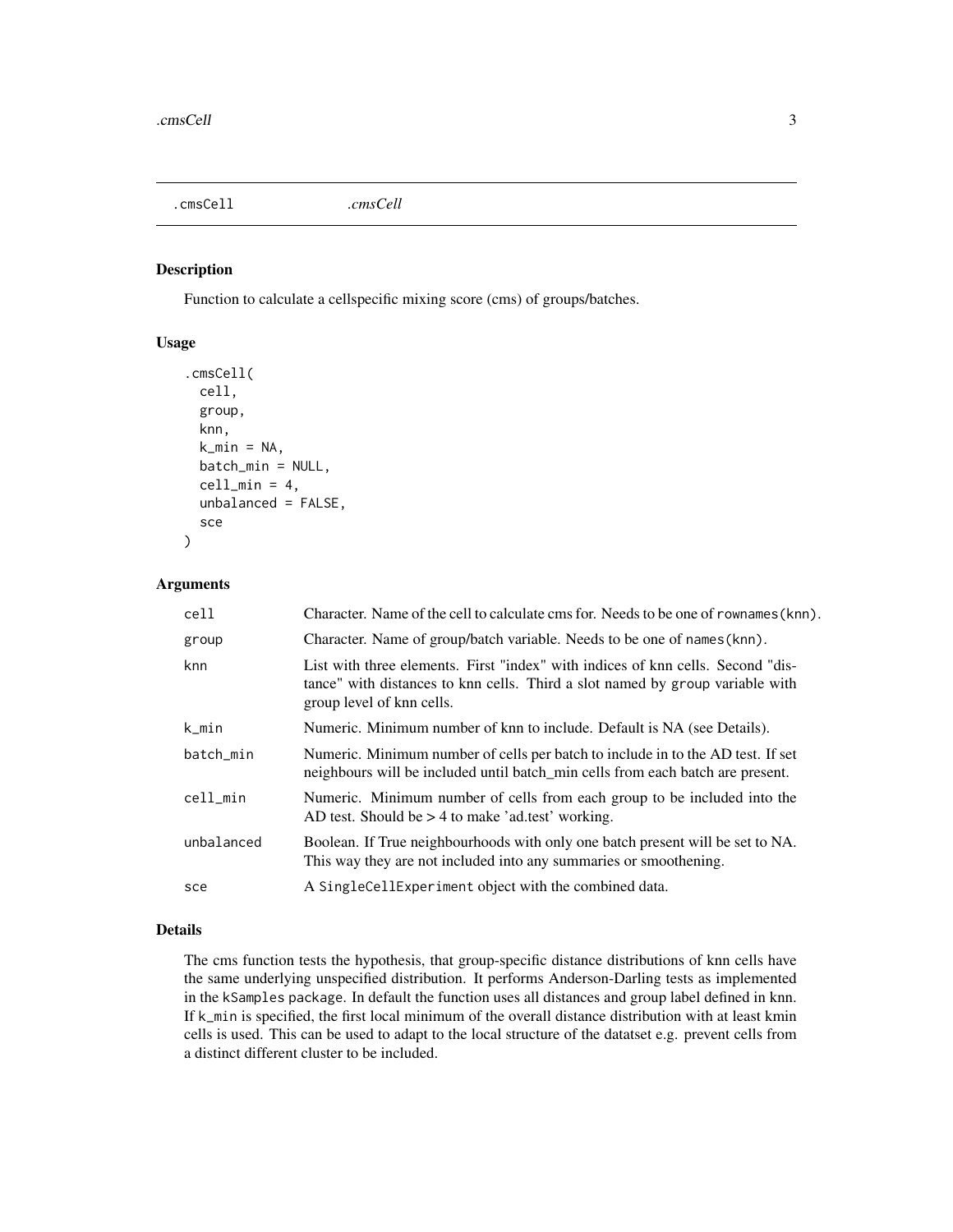#### <span id="page-3-0"></span>Value

A p.value as resulting from the ad.test.

## See Also

[ad.test](#page-0-0), [cms](#page-7-1), [.smoothCms](#page-6-1)

Other helper functions: [.defineSubspace\(](#page-3-1)), [.filterKnn\(](#page-4-1)), [.filterLocMin\(](#page-4-2)), [.ldfKnn\(](#page-5-1)), [.smoothCms\(](#page-6-1))

<span id="page-3-1"></span>.defineSubspace *.defineSubspace*

#### Description

Helper function for ldfSce and cms to define or recalculate the subspace for analysis.

#### Usage

.defineSubspace(sce, assay\_name, dim\_red, n\_dim)

## Arguments

| sce        | A SingleCellExperiment object with the data to define the subspace.                                                                      |
|------------|------------------------------------------------------------------------------------------------------------------------------------------|
| assay_name | Character. Name of the assay to use for PCA. Only relevant if no existing<br>'dim red' is provided. Must be one of names (assays (sce)). |
| dim_red    | Character. Name of embeddings to use as subspace.                                                                                        |
| n_dim      | Numeric. Number of subspace elements to include to define subspace.                                                                      |

## Details

Function to determine the subspace for ldfDiff and cms. Checks whether the defined 'dim\_red' is present. Only if no subspace is defined or present it will perform a PCA using runPCA. To calculate PCA counts defined in 'assay\_name' are used.

#### Value

A matrix of cell embeddings with reduced dimensions as columns.

## See Also

## [ldfSce](#page-16-1), [cms](#page-7-1).

Other helper functions: [.cmsCell\(](#page-2-1)), [.filterKnn\(](#page-4-1)), [.filterLocMin\(](#page-4-2)), [.ldfKnn\(](#page-5-1)), [.smoothCms\(](#page-6-1))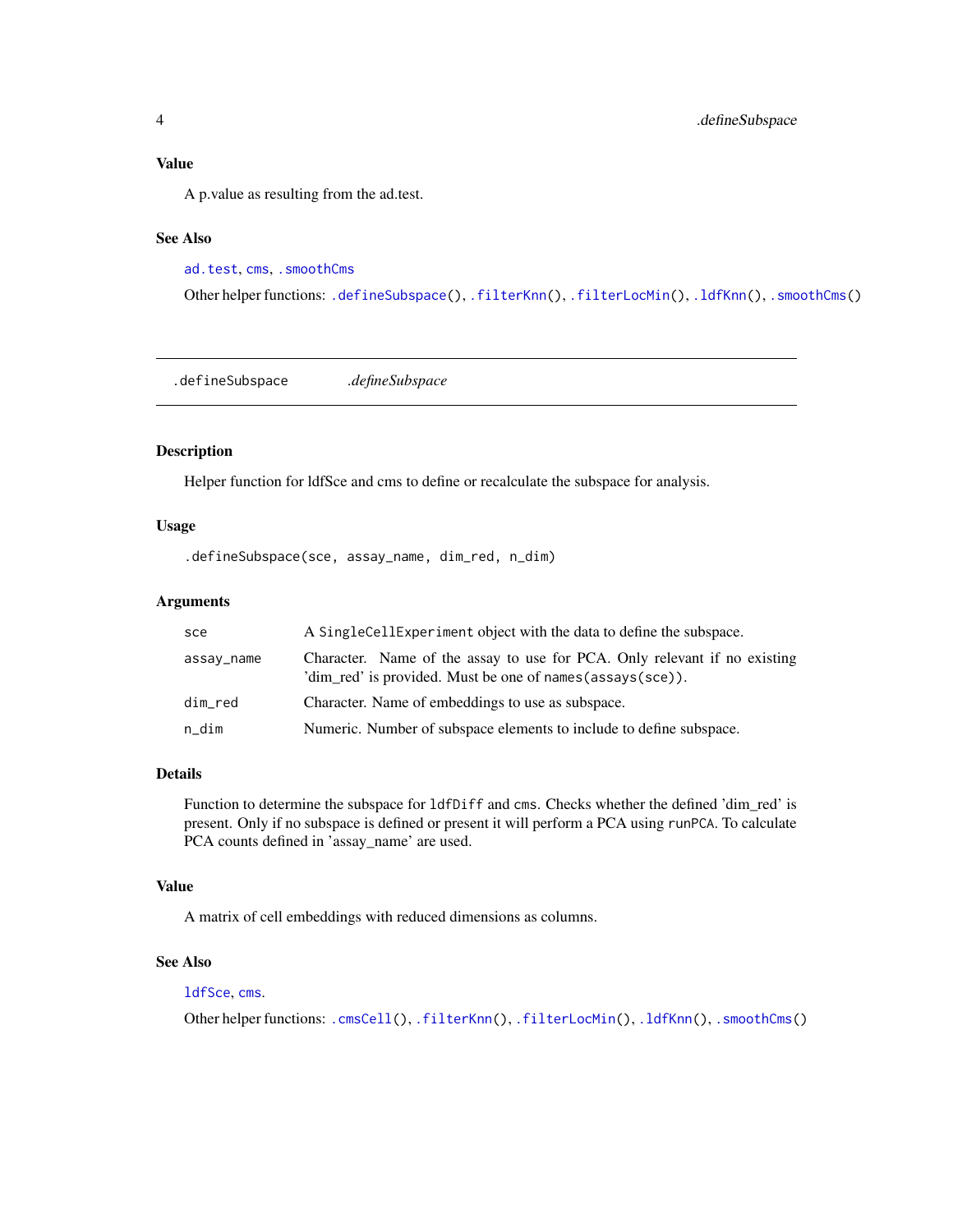<span id="page-4-1"></span><span id="page-4-0"></span>.filterKnn *.filterKnn*

## Description

.filterKnn

## Usage

.filterKnn(knn\_cell, batch\_min, group, sce)

## Arguments

| knn_cell  | Data frame with one column "distance" and one column named by the group<br>variable. Rows correspond to the knn cells and do not need rownames. |
|-----------|-------------------------------------------------------------------------------------------------------------------------------------------------|
| batch_min | Numeric. Minimum number of cells per batch to include.                                                                                          |
| group     | Character. Name of group/batch variable. Needs to be one of names (knn).                                                                        |
| sce       | A SingleCellExperiment object with the combined data.                                                                                           |

## Value

data.frame with two columns (index, distance) for filtered knn cells.

#### See Also

#### [.cmsCell](#page-2-1)

Other helper functions: [.cmsCell\(](#page-2-1)), [.defineSubspace\(](#page-3-1)), [.filterLocMin\(](#page-4-2)), [.ldfKnn\(](#page-5-1)), [.smoothCms\(](#page-6-1))

<span id="page-4-2"></span>.filterLocMin *.filterLocMin*

## Description

Function to filter knn by overall distance density distribution.

### Usage

```
.filterLocMin(knn_cell, k_min)
```

| knn cell | Data frame with one column "distance" and one column named by the group |
|----------|-------------------------------------------------------------------------|
|          | variable. Rows correspond to the knn cells and do not need rownames.    |
| k min    | Numeric. Minimum number of Knn to include.                              |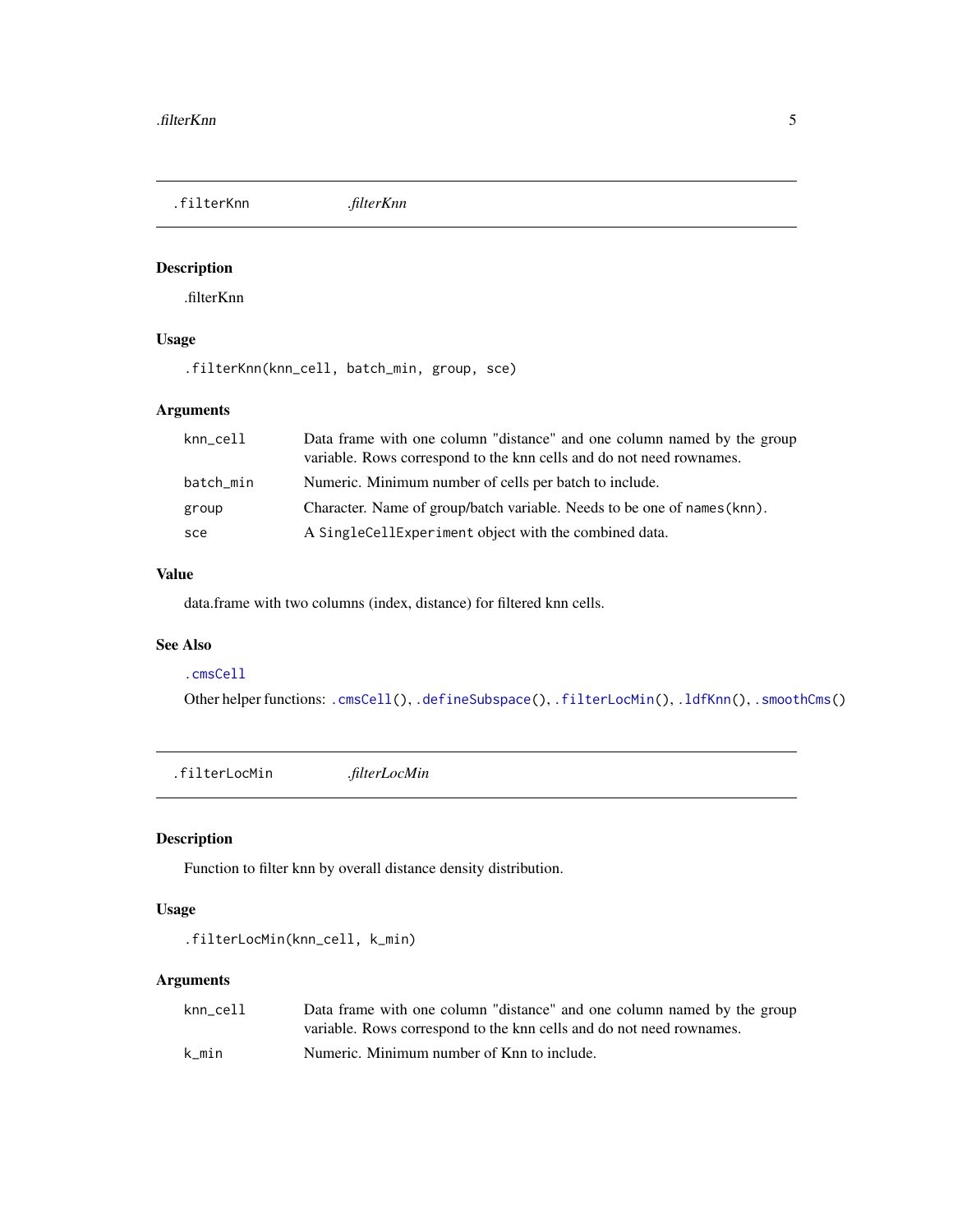<span id="page-5-0"></span>Internal function to filter cells used for cms testing to come from a continous overall density distribution function (similar to cluster definitions). 'filterLocMin' is only applied, if k-min is specified as parameter in [.cmsCell](#page-2-1) or [cms](#page-7-1).

#### Value

data.frame with two columns (index, distance) for filtered knn cells.

## See Also

### [.cmsCell](#page-2-1)

Other helper functions: [.cmsCell\(](#page-2-1)), [.defineSubspace\(](#page-3-1)), [.filterKnn\(](#page-4-1)), [.ldfKnn\(](#page-5-1)), [.smoothCms\(](#page-6-1))

<span id="page-5-1"></span>.ldfKnn *.ldfKnn*

#### Description

Calculates the Local Density Factor as implemented in the DDoutlier package with a predefined knn neighbourhood.

#### Usage

```
.1dfKnn(dataset, knn_object, k = k, h = 1, c = 1)
```
#### Arguments

| dataset    | Matrix with cell embeddings with cells as rows and reduced dimensions as<br>cloumns. Subspace to determine LDF in.                                                                                                                                                                                         |
|------------|------------------------------------------------------------------------------------------------------------------------------------------------------------------------------------------------------------------------------------------------------------------------------------------------------------|
| knn_object | List with k-nearest neighbours (knn) as provided by get. knn from the FNN pack-<br>age. First element named "indices" contains indices of knn in dataset. Second<br>element named "distance" contains distances of knn in dataset. Third element<br>named "cell_name" contains rownames of knn in dataset. |
| k          | Numeric. Number of knn used. Should correspond to knn_object.                                                                                                                                                                                                                                              |
| h          | Numeric. Bandwidth for kernel functions. The greater the bandwidth, the<br>smoother kernels and lesser weight are put on outliers. Default is 1                                                                                                                                                            |
| C          | Scaling constant for comparison of LDE to neighboring observations. Default<br>is 1.                                                                                                                                                                                                                       |

### Details

LDF fuction modified from the DDoutlier package. Calculates a Local Density Estimate (LDE) and Local Density Factor (LDF) with a gaussian kernel. Modified to use a predefined knn neighbourhood. For [ldfSce](#page-16-1) this is essential to determine LDF after data integration on the same set of cells.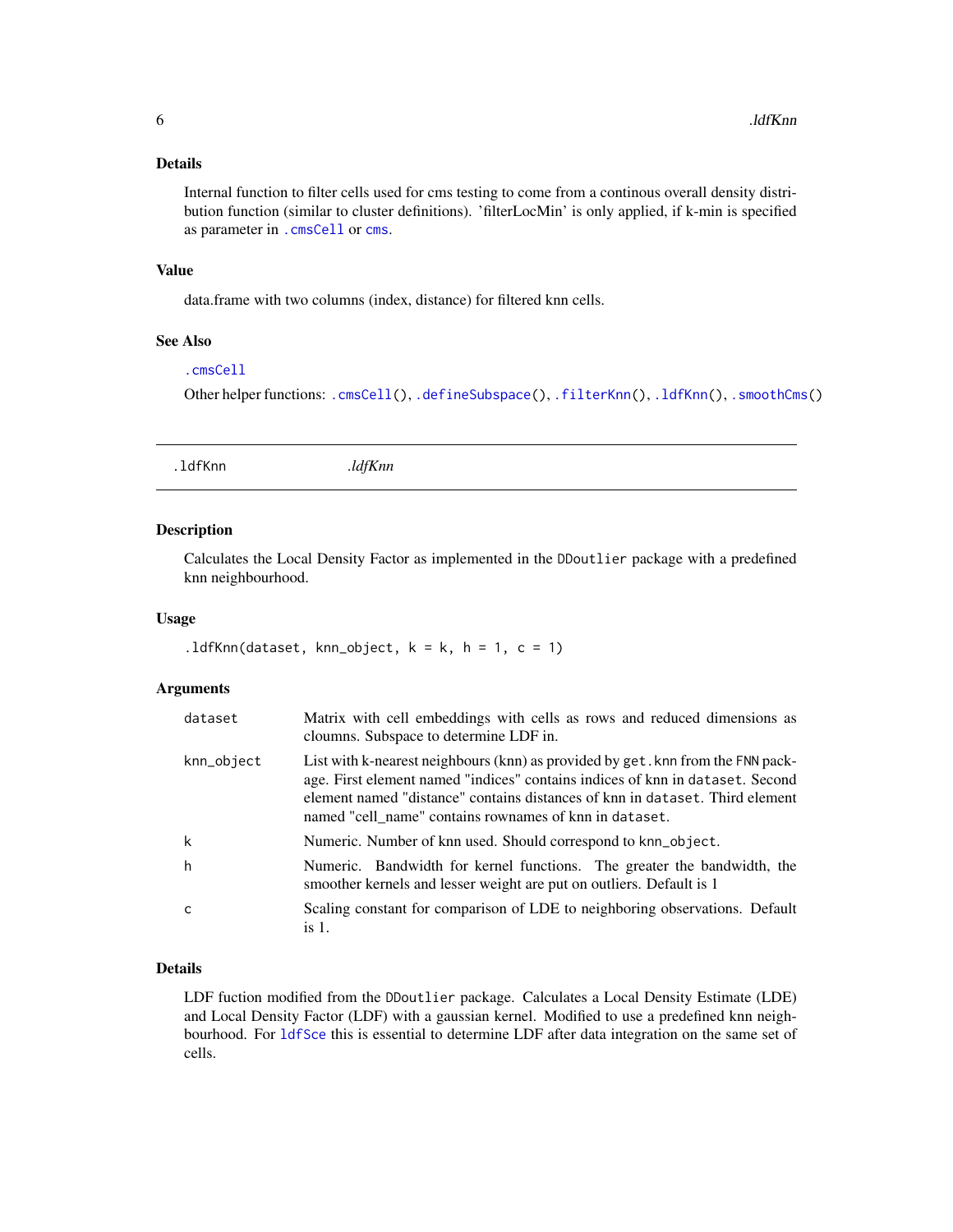#### <span id="page-6-0"></span>.smoothCms 7

## Value

List with two elements "LDE" and "LDF".

## See Also

## **[ldfSce](#page-16-1)**

Other helper functions: [.cmsCell\(](#page-2-1)), [.defineSubspace\(](#page-3-1)), [.filterKnn\(](#page-4-1)), [.filterLocMin\(](#page-4-2)), [.smoothCms\(](#page-6-1))

<span id="page-6-1"></span>.smoothCms *.smoothCms*

#### Description

Performs weighted smoothening of cms scores

#### Usage

.smoothCms(knn, cms\_raw, cell\_names, k\_min, k)

#### Arguments

| knn        | List with three elements. First "index" with indices of knn cells. Second "dis-<br>tance" with distances to knn cells. Third a slot named by group variable with<br>group level of knn cells. |
|------------|-----------------------------------------------------------------------------------------------------------------------------------------------------------------------------------------------|
| $cms$ _raw | Matrix with raw cms scores for all cells specified in cell_names and knn. Col-<br>names need to be "cms.                                                                                      |
| cell_names | Character vector with cell names corresponding to the rownames of the list ele-<br>ments in knn and rownames (cms_raw).                                                                       |
| k_min      | Numeric. Minimum number of knn to include. Default is NA (see Details).                                                                                                                       |
| k          | Numeric. Number of k-nearest neighbours (knn) to use.                                                                                                                                         |

### Details

Internal function to smooth cms scores. In a complete random setting cms scores are uniform distributed. To reduce the resulting random variance and enable visualization of local pattern cms scores can be smoothened assuming that within one region mixing is uniform. Generates smoothened cms scores using weigthed means of cms scores within the k-nearest neighbourhood. Reciprocal distances are used as weights.

#### Value

matrix with two columns ("cms\_smooth", "cms").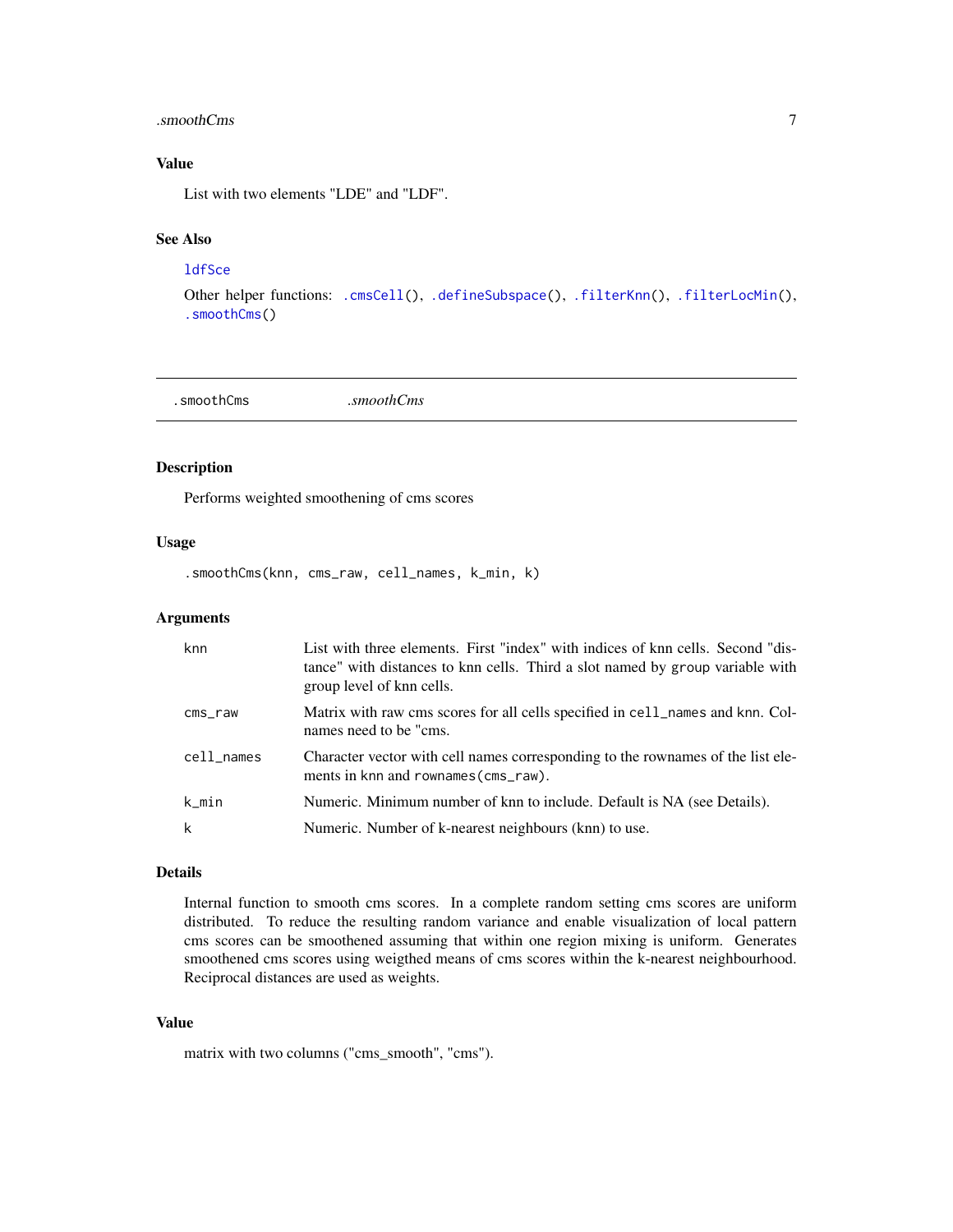## See Also

```
.cmsCell, cms
.cmsCell(.defineSubspace(.filterKnn(.filterLocMin(),
.ldfKnn()
```
<span id="page-7-1"></span>cms *cms*

#### Description

Calculates cell-specific mixing scores based on euclidean distances within a subspace of integrated data.

## Usage

```
cms(
  sce,
 k,
  group,
  dim\_red = "PCA",assay_name = "logcounts",
  res_name = NULL,
 k_{min} = NA,smooth = TRUE,n\_dim = 20,
  cell\_min = 10,batch_min = NULL,
 unbalanced = FALSE,
 BPPARAM = SerialParam()
)
```
## Arguments

| sce        | A SingleCellExperiment object with the combined data.                                                                                                               |
|------------|---------------------------------------------------------------------------------------------------------------------------------------------------------------------|
| k          | Numeric. Number of k-nearest neighbours (knn) to use.                                                                                                               |
| group      | Character. Name of group/batch variable. Needs to be one of names (colData(sce))                                                                                    |
| dim_red    | Character. Name of embeddings to use as subspace for distance distributions.<br>Default is "PCA".                                                                   |
| assay_name | Character. Name of the assay to use for PCA. Only relevant if no existing<br>'dim_red' is provided. Must be one of names(assays(sce)). Default is "log-<br>counts". |
| res_name   | Character. Appendix of the result score's name (e.g. method used to combine<br>batches).                                                                            |
| k min      | Numeric. Minimum number of knn to include. Default is NA (see Details).                                                                                             |

<span id="page-7-0"></span>8 cms constructed by the construction of the construction of the construction of the construction of the construction of the construction of the construction of the construction of the construction of the construction of t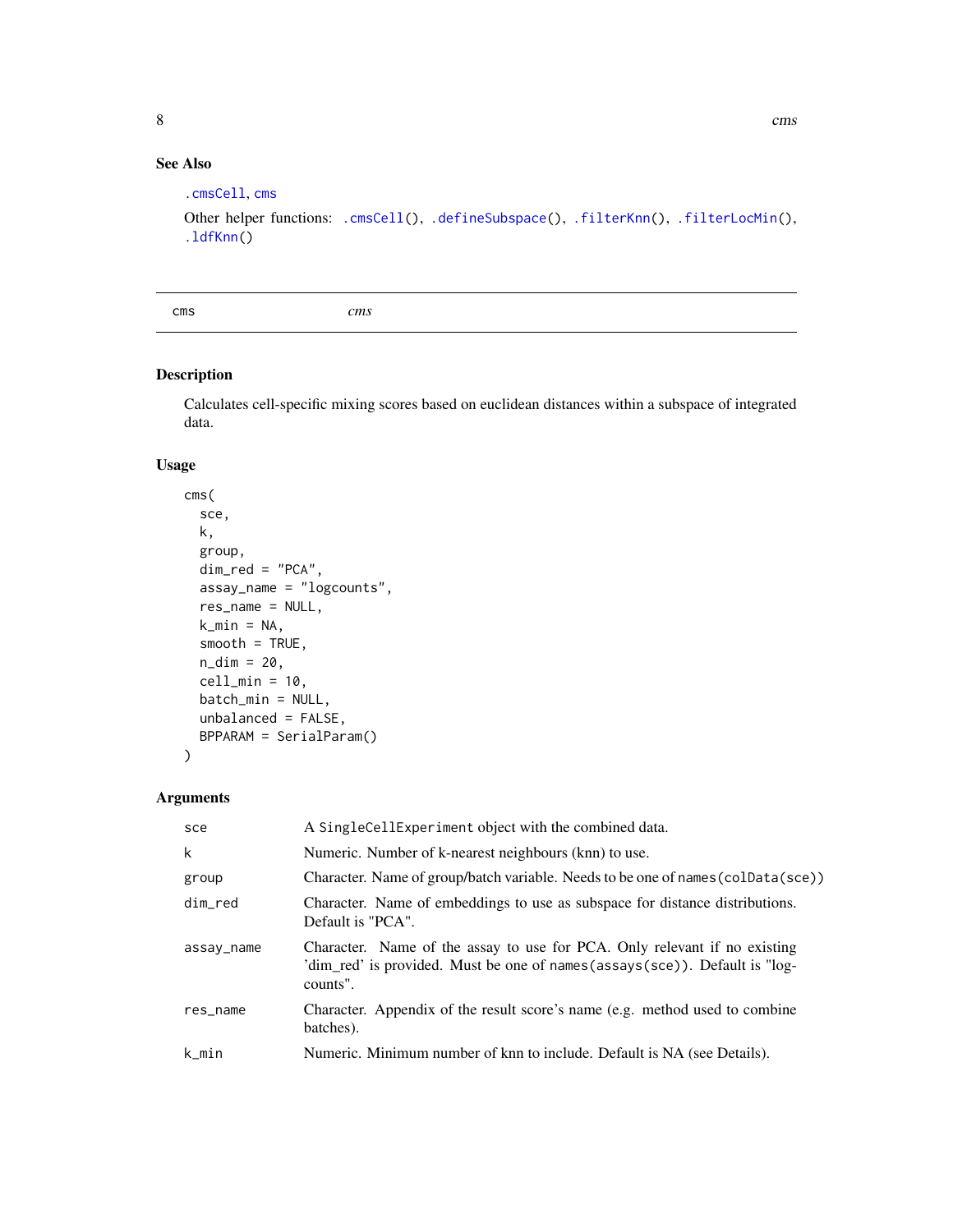<span id="page-8-0"></span>

| smooth         | Logical. Indicating if cms results should be smoothened within each neighbour-<br>hood using the weigthed mean.                                                   |
|----------------|-------------------------------------------------------------------------------------------------------------------------------------------------------------------|
| n_dim          | Numeric. Number of dimensions to include to define the subspace.                                                                                                  |
| cell_min       | Numeric. Minimum number of cells from each group to be included into the<br>AD test.                                                                              |
| batch_min      | Numeric. Minimum number of cells per batch to include in to the AD test. If set<br>neighbours will be included until batch min cells from each batch are present. |
| unbalanced     | Boolean. If True neighbourhoods with only one batch present will be set to NA.<br>This way they are not included into any summaries or smoothening.               |
| <b>BPPARAM</b> | A BiocParallelParam object specifying whether cms scores shall be calculated<br>in parallel.                                                                      |

The cms function tests the hypothesis, that group-specific distance distributions of knn cells have the same underlying unspecified distribution. It performs Anderson-Darling tests as implemented in the kSamples package. In default the function uses all distances and group label defined in knn. Alternative a density based neighbourhood can be defined by specifying k\_min. In this case the first local minimum of the overall distance distribution with at least k\_min cells is used. This can be used to adapt to the local structure of the datatset e.g. prevent cells from a different cluster to be included. Third the neighbourhood can be defined by batch occurences. batch\_min specifies the minimal number of cells from each batch that should be included to define the neighbourhood. If 'dim\_red' is not defined or default cms will calculate a PCA using runPCA. Results will be appended to colData(sce). Names can be specified using res\_name. If multiple cores are available cms scores can be calculated in parallel (does not work on Windows). Parallelization can be specified using BPPARAM.

## Value

A SingleCellExperiment with cms (and cms\_smooth) within colData.

#### References

Scholz, F. W. and Stephens, M. A. (1987). K-Sample Anderson-Darling Tests. J. Am. Stat. Assoc.

## See Also

[.cmsCell](#page-2-1), [.smoothCms](#page-6-1).

#### Examples

```
library(SingleCellExperiment)
sim_list <- readRDS(system.file("extdata/sim50.rds", package = "CellMixS"))
sce <- sim_list[[1]][, c(1:50)]
sce_cms \leq - cms(sce, k = 20, group = "batch", n_dim = 2)
```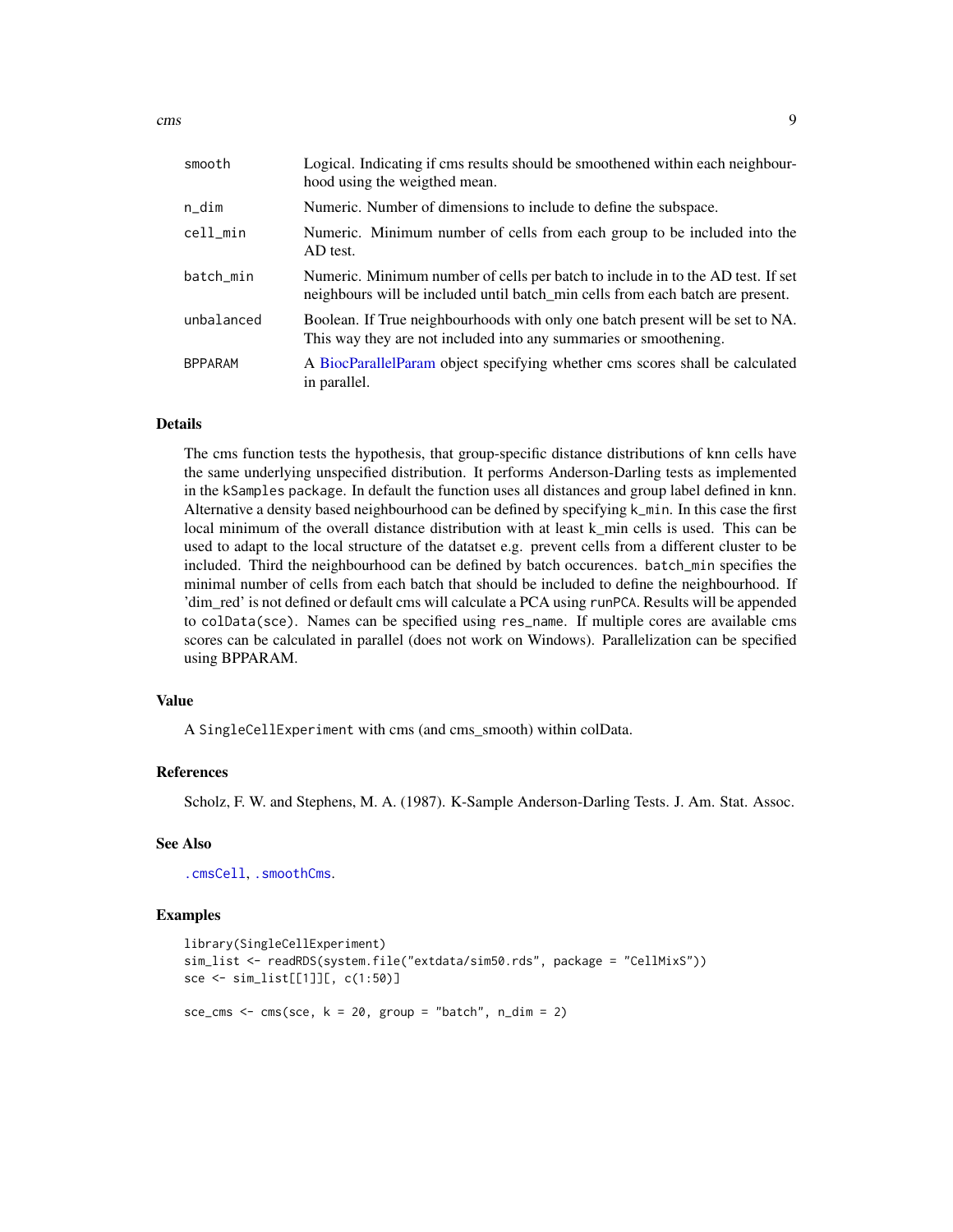<span id="page-9-1"></span><span id="page-9-0"></span>entropy *entropy*

## Description

entropy

## Usage

```
entropy(
  sce,
  group,
 k,
  dim\_red = "PCA",assay_name = "logcounts",
 n\_dim = 10,
  res_name = NULL
)
```
## Arguments

| sce        | SingleCellExperiment object, with the integrated data.                                                                                                                |
|------------|-----------------------------------------------------------------------------------------------------------------------------------------------------------------------|
| group      | Character. Name of group/batch variable. Needs to be one of names (colData(sce)).                                                                                     |
| k          | Numeric. Number of k-nearest neighbours (knn) to use.                                                                                                                 |
| dim_red    | Character. Name of embeddings to use as subspace for distance distributions.<br>Default is "PCA".                                                                     |
| assay_name | Character. Name of the assay to use for PCA. Only relevant if no existing<br>'dim_red' is provided. Must be one of names (assays (sce)). Default is "log-<br>counts". |
| $n\_dim$   | Numeric. Number of dimensions to include to define the subspace.                                                                                                      |
| res_name   | Character. Appendix of the result score's name (e.g. method used to combine<br>batches).                                                                              |

## Details

The entropy function calculates the Shannon entropy of the group variable within each cell's knearest neighbourhood. For balanced batches a Shannon entropy close to 1 indicates high randomness and mixing. For unbalanced batches entropy should be interpreted with caution, but could work as a relative measure in a comparative setting.

#### Value

A SingleCellExperiment with the entropy score within colData.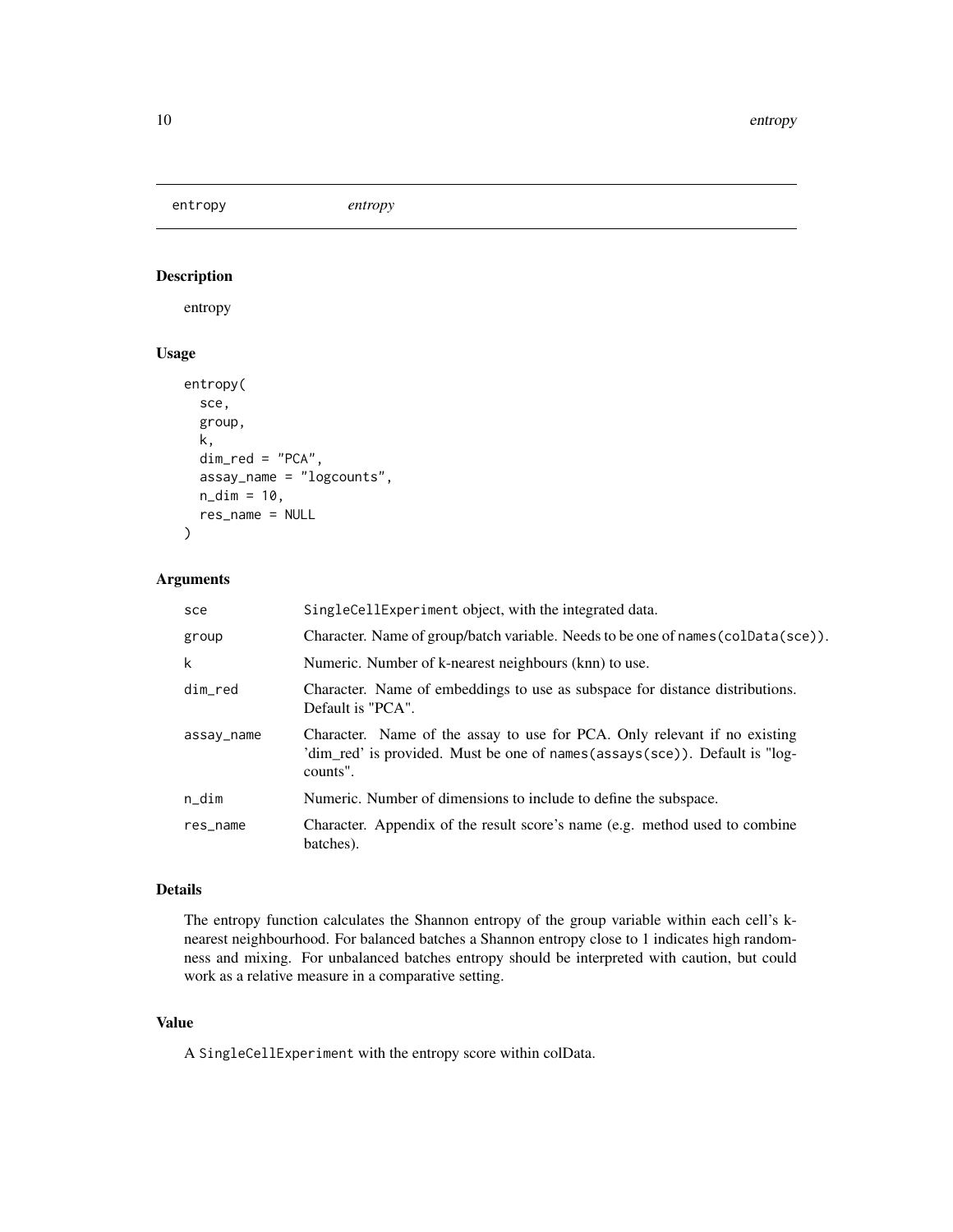## <span id="page-10-0"></span>evalIntegration 11

## Examples

```
library(SingleCellExperiment)
sim_list <- readRDS(system.file("extdata/sim50.rds", package = "CellMixS"))
sce <- sim_list[[1]][, c(1:15, 400:420, 16:30)]
sce \leq entropy(sce, "batch", k = 20)
```
evalIntegration *evalIntegration*

## Description

Function to evaluate sc data integration providing a framework for different metrics. Metrics to evaluate mixing and preservance of the local/individual structure are provided.

#### Usage

```
evalIntegration(
 metrics,
  sce,
  group,
  dim_red = "PCA",
  assay_name = "logcounts",
  n\_dim = 10,
  res_name = NULL,
  k = NULL,k_{min} = NA,smooth = TRUE,
  cell\_min = 10,
  batch_min = NULL,
  unbalanced = FALSE,
  weight = TRUE,k_pos = 5,
  sce_pre_list = NULL,
  dim_combined = dim_red,
  assay_pre = "logcounts",
  n_{\text{combined}} = 10,
 BPPARAM = SerialParam()
```

```
\mathcal{L}
```

| metrics | Character vector. Name of the metrics to apply. Must be one to all of 'cms',<br>'ldfDiff', 'isi', 'mixingMetric', 'localStructure', 'entropy'. |
|---------|------------------------------------------------------------------------------------------------------------------------------------------------|
| sce     | SingleCellExperiment object, with the integrated data.                                                                                         |
| group   | Character. Name of group/batch variable. Needs to be one of names (coldata (sce)).                                                             |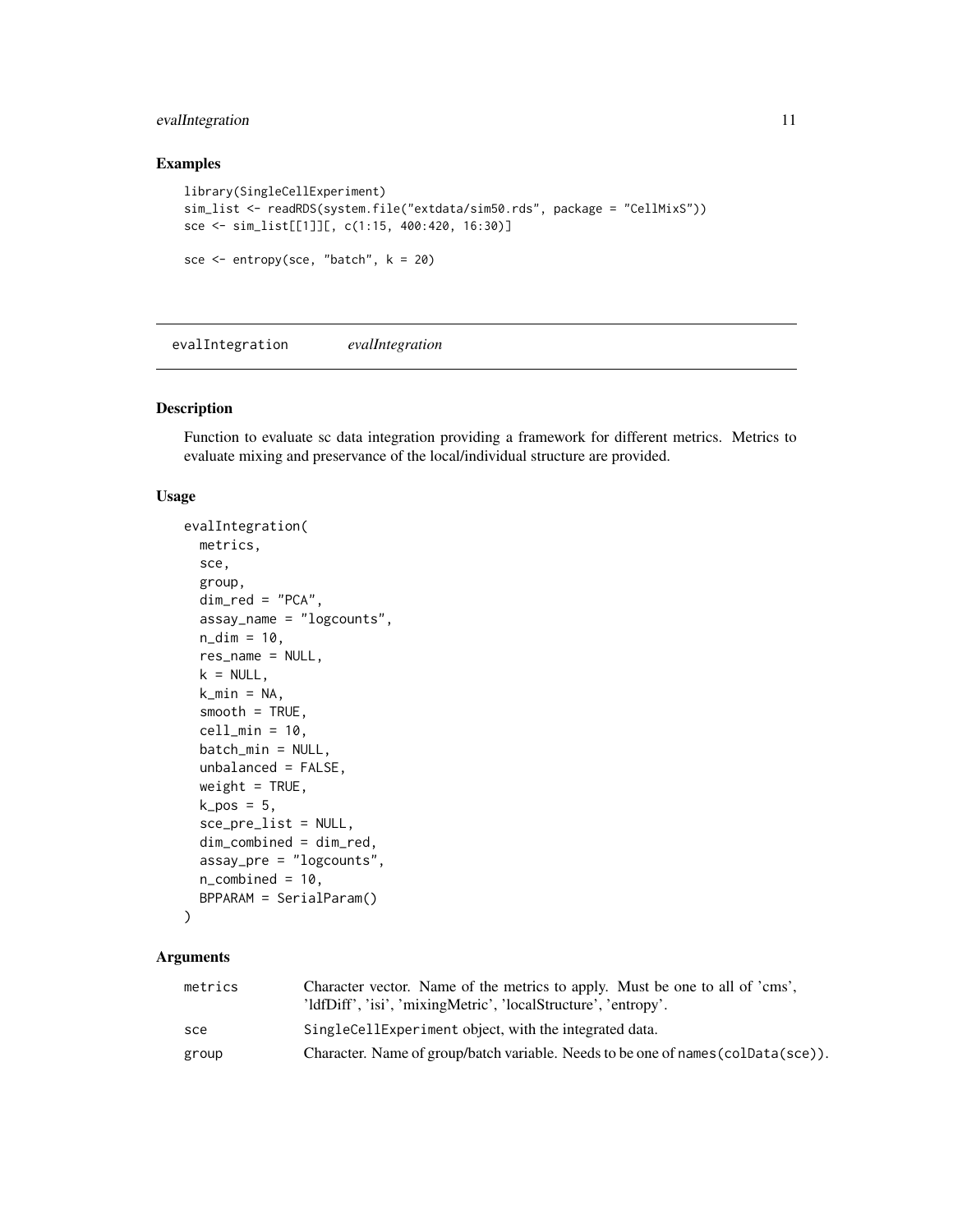<span id="page-11-0"></span>

| dim_red        | Character. Name of embedding to use as subspace for distance distributions.<br>Default is "PCA".                                                                                                     |
|----------------|------------------------------------------------------------------------------------------------------------------------------------------------------------------------------------------------------|
| assay_name     | Character. Name of the assay to use for PCA. Only relevant if no existing<br>'dim_red' is provided. Must be one of names(assays(sce)). Default is "log-<br>counts".                                  |
| n_dim          | Numeric. Number of dimensions to include to define the subspace.                                                                                                                                     |
| res_name       | Character vector. Appendix of the result score's name (e.g. method used to<br>combine batches). Needs to have the same length as metrics or NULL.                                                    |
| k              | Numeric. Number of k-nearest neighbours (knn) to use.                                                                                                                                                |
| k_min          | Numeric. Minimum number of knn to include (see cms). Relevant for metrics:<br>'cms'.                                                                                                                 |
| smooth         | Logical. Indicating if cms results should be smoothened within each neighbour-<br>hood using the weigthed mean. Relevant for metric: 'cms'.                                                          |
| cell_min       | Numeric. Minimum number of cells from each group to be included into the<br>AD test. Should be $> 4$ . Relevant for metric: 'cms'.                                                                   |
| batch_min      | Numeric. Minimum number of cells per batch to include in to the AD test. If set,<br>neighbours will be included until batch_min cells from each batch are present.<br>Relevant for metrics: 'cms'.   |
| unbalanced     | Boolean. If TRUE, neighbourhoods with only one batch present will be set<br>to NA. This way they are not included into any summaries or smoothening.<br>Relevant for metrics: 'cms'.                 |
| weight         | Boolean. If TRUE, batch probabilities to calculate the isi score are weighted by<br>the mean distance of their cells towards the cell of interest. Relevant for metrics:<br>$'$ isi'.                |
| k_pos          | Numeric. Position of cell to be used as reference within mixing metric. See<br>MixingMetric for details. Relevant for metric: 'mixingMetric'                                                         |
| sce_pre_list   | A list of SingleCellExperiment objects with single datasets before integration.<br>Names should correspond to levels in colData(sce_combined)[, group]. Rel-<br>evant for metric: 'ldfDiff'          |
| dim_combined   | Character. Name of embeddings to use as subspace to calculate LDF after inte-<br>gration. Default is dim_red. Relevant for metric 'ldfDiff'.                                                         |
| assay_pre      | Character. Name of the assay to use for PCA. Only relevant if no existing<br>'dim_red' is provided. Must be one of names(assays(sce_pre)). Default is<br>"logcounts". Relevant for metric 'ldfDiff'. |
| n_combined     | Number of PCs to use in original space. See LocalStruct for details. Relevant<br>for metric 'localStructure'.                                                                                        |
| <b>BPPARAM</b> | A BiocParallelParam object specifying whether cms scores shall be calculated<br>in parallel. Relevant for metric: 'cms'.                                                                             |

evalIntegration is a wrapper function for different metrics to understand results of integrated single cell data sets. In general there are metrics evaluationg the \*mixing\* of datasets, that is, metrics that show whether there still is a bias for different datasets after integration. Furthermore there are metrics to evaluate how well the dataset internal structure has been retained, that is, metrics that show whether there has been (potentially biological) signal removed or noise added by integration.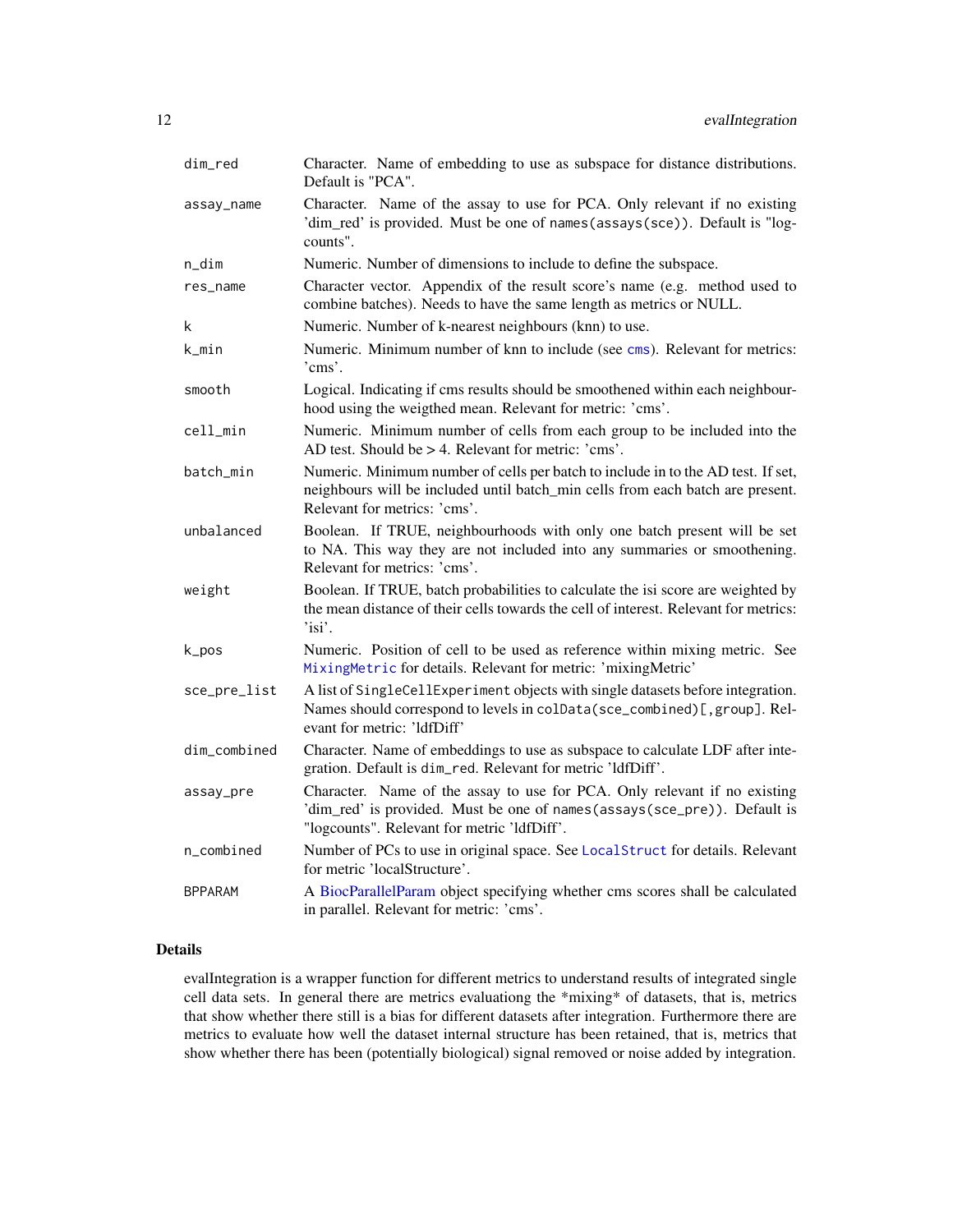#### <span id="page-12-0"></span>evalIntegration 13

#### Value

A SingleCellExperiment with the chosen metric's score within colData.

#### **Metrics**

Here we provide the following metrics:

- cms Cellspecific Mixing Score. Metric that tests the hypothesis that group-specific distance distributions of knn cells have the same underlying unspecified distribution. The score can be interpreted as the data's probability within an equally mixed neighbourhood according to the batch variable (see [cms](#page-7-1)).
- isi Inverse Simpson Index. Metric that uses the Inverse Simpson's Index to calculate the diversification within a specified neighbourhood. The Simpson index describes the probability that two entities are taken at random from the dataset and its inverse represent the effective number of batches in a neighbourhood. The inverse Simpson index has been proposed as a diversity score for batch mixing in single cell RNAseq by Korunsky et al. They provide a distance-based neighbourhood weightening in their Lisi package.
- mixingMetric Mixing Metric. Metric using the median position of the kth cell from each batch within its knn as a score. The lower the better mixed is the neighbourhood. We implemented an equivalent version to the one in the Seurat package (See [MixingMetric](#page-0-0) and [mixMetric](#page-19-1).)
- entropy Shannon entropy. Metric calculating the Shannon entropy of the batch/group variable within each cell's k-nearest neigbours. For balanced batches the entropy is closer to 1 the higher the variables randomness. For unbalanced batches entropy should only be used as a relative metric in a comparative setting (See [entropy](#page-9-1).)
- ldfDiff Local density factor differences. Metric that determines cell-specific changes in the Local Density Factor before and after data integration. A metric/difference close to 0 indicates no distortion of the previous structure (see [ldfDiff](#page-14-1)).
- localStructure Local structure. Metric that compares the intersection of knn from the same batch before and after integration returning the average between all groups. The higher the more neighbours were reproduced after integration. Here we implemented an equivalent version to the one in the Seurat package (See [LocalStruct](#page-0-0) and [locStructure](#page-18-1) ).

#### References

Korsunsky I Fan J Slowikowski K Zhang F Wei K et. al. (2018). Fast, sensitive, and accurate integration of single cell data with Harmony. bioRxiv (preprint).

Stuart T Butler A Hoffman P Hafemeister C Papalexi E et. al. (2019) Comprehensive Integration of Single-Cell Data. Cell.

## Examples

```
library(SingleCellExperiment)
sim_list <- readRDS(system.file("extdata/sim50.rds", package = "CellMixS"))
sce <- sim_list[[1]][, c(1:15, 300:320, 16:30)]
sce_batch1 <- sce[,colData(sce)$batch == "1"]
sce_batch2 <- sce[,colData(sce)$batch == "2"]
pre \le list("1" = sce_batch1, "2" = sce_batch2)
```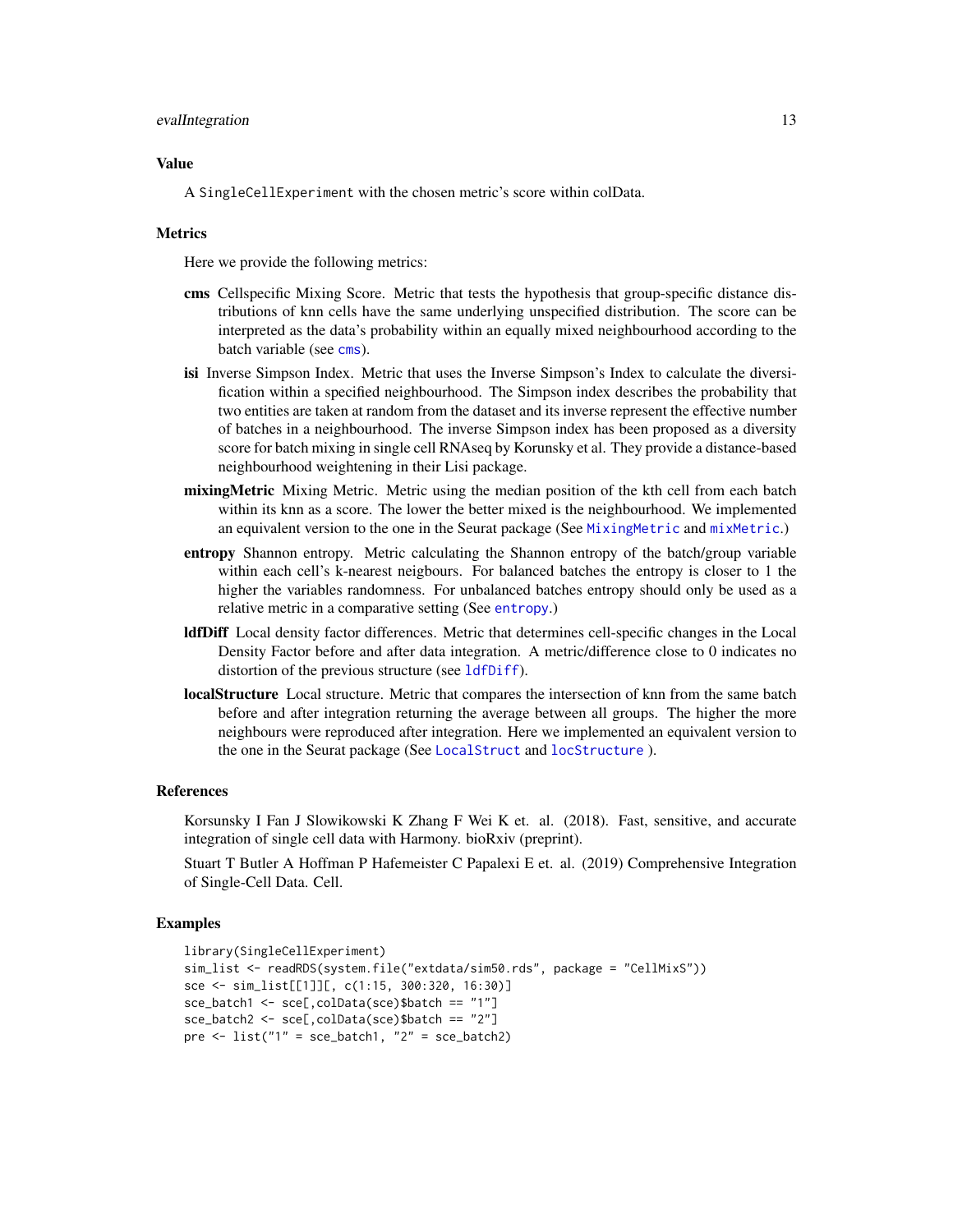<span id="page-13-0"></span>sce <- evalIntegration(metrics = c("cms", "mixingMetric", "isi", "entropy"), sce, "batch", k = 20) sce <- evalIntegration("ldfDiff", sce, "batch", k = 20, sce\_pre\_list = pre)

isi *isi*

## Description

isi

## Usage

```
isi(
  sce,
  group,
  k,
  dim\_red = "PCA",assay_name = "logcounts",
  n\_dim = 10,
  weight = TRUE,res_name = NULL
\mathcal{L}
```

| sce        | SingleCellExperiment object, with the integrated data.                                                                                                                                |
|------------|---------------------------------------------------------------------------------------------------------------------------------------------------------------------------------------|
| group      | Character. Name of group/batch variable. Needs to be one of names (colData(sce)).                                                                                                     |
| k          | Numeric. Number of k-nearest neighbours (knn) to use.                                                                                                                                 |
| dim red    | Character. Name of embeddings to use as subspace for distance distributions.<br>Default is "PCA".                                                                                     |
| assay_name | Character. Name of the assay to use for PCA. Only relevant if no existing<br>'dim_red' is provided.                                                                                   |
| $n\_dim$   | Numeric. Number of dimensions to include to define the subspace.                                                                                                                      |
| weight     | Boolean. If TRUE, batch probabilities to calculate the isi score are weighted by<br>the mean distance of their cells towards the cell of interest. Relevant for metrics:<br>$'$ isi'. |
| res_name   | Character. Appendix of the result score's name (e.g. method used to combine<br>batches).                                                                                              |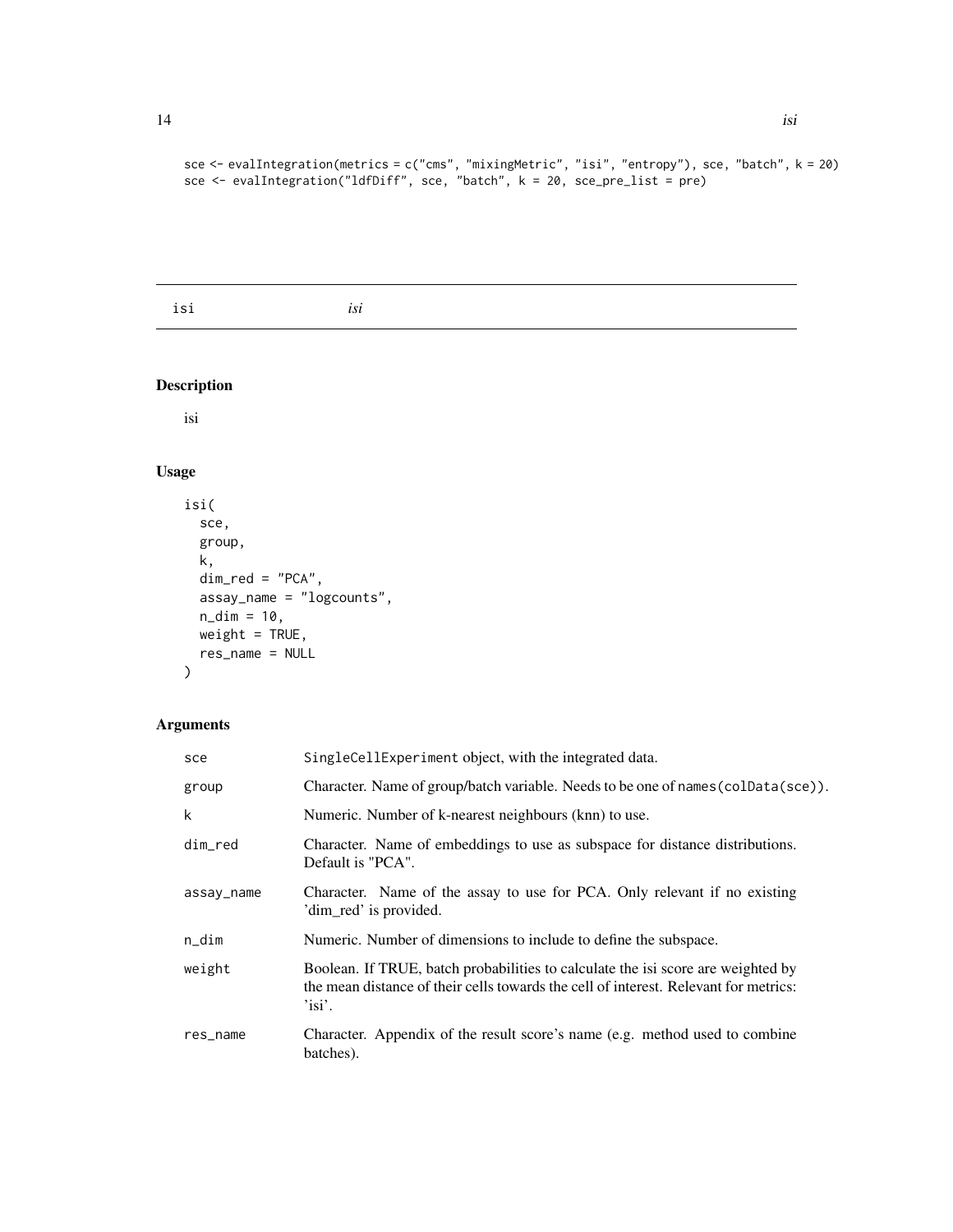## <span id="page-14-0"></span>ldfDiff 15

## Details

The isi function calculates the inverse Simpson index of the group variable within each cell's knearest neighbourhood. The Simpson index describes the probability that two entities are taken at random from the dataset and its inverse represent the effective number of batches in a neighbourhood. The inverse Simpson index has been proposed as a diversity score for batch mixing in single cell RNAseq by Korunsky et al. They provide a distance-based neighbourhood weightening in their Lisi package. Here, we provide a simplified way of weightening probabilitities, if the weight argument is enabled.

#### Value

A SingleCellExperiment with the entropy score within colData.

#### References

Korsunsky I Fan J Slowikowski K Zhang F Wei K et. al. (2018). Fast, sensitive, and accurate integration of single cell data with Harmony. bioRxiv (preprint)

#### Examples

```
library(SingleCellExperiment)
sim_list <- readRDS(system.file("extdata/sim50.rds", package = "CellMixS"))
sce <- sim_list[[1]][, c(1:15, 400:420, 16:30)]
sce \le isi(sce, "batch", k = 20)
```
<span id="page-14-1"></span>ldfDiff *ldfDiff*

#### **Description**

Determines cell-specific changes in the Local Density Factor before and after data integration.

#### Usage

```
ldfDiff(
  sce_pre_list,
  sce_combined,
  group,
  k = 75,
  dim_red = "PCA",
  dim_combined = dim_red,
  assay_pre = "logcounts",
  assay_combined = "logcounts",
 n\_dim = 20,
  res_name = NULL
)
```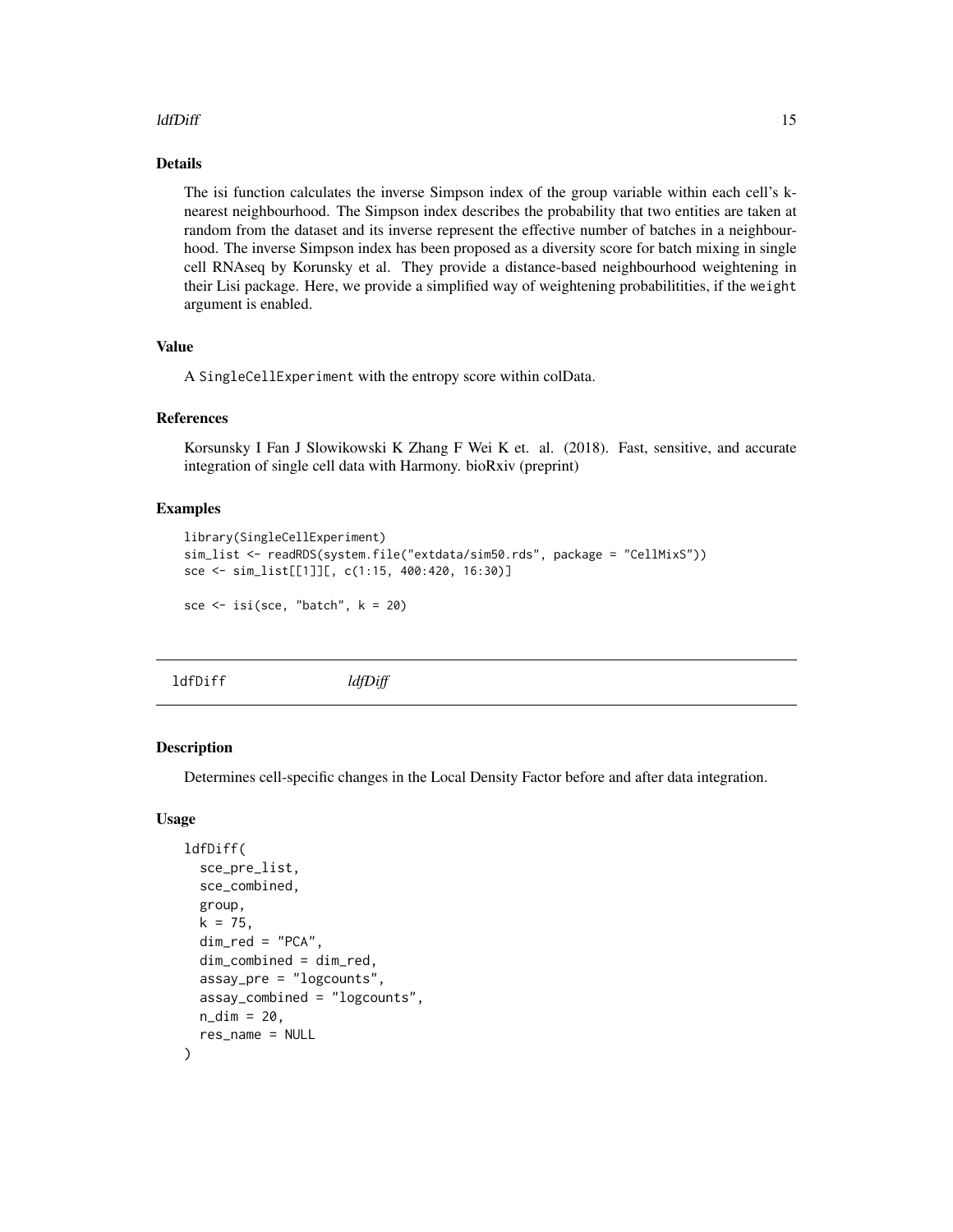#### <span id="page-15-0"></span>**Arguments**

| sce_pre_list | A list of SingleCellExperiment objects with single datasets before integration.<br>Names should correspond to levels in colData(sce_combined)\$group                                        |
|--------------|---------------------------------------------------------------------------------------------------------------------------------------------------------------------------------------------|
| sce_combined | A SingleCellExperiment object with the combined data.                                                                                                                                       |
| group        | Character. Name of group/batch variable that separates elements of sce_pre_list.<br>Needs to be one of names (colData (sce_combined)).                                                      |
| k            | Numeric. Number of k-nearest neighbours (knn) to use.                                                                                                                                       |
| dim_red      | Character. Name of embeddings to use as subspace to calculate LDF before<br>integration. Default is "PCA".                                                                                  |
| dim_combined | Character. Name of embeddings to use as subspace to calculate LDF after inte-<br>gration. Default is dim_red.                                                                               |
| assay_pre    | Character. Name of the assay to use for PCA. Only relevant if no existing<br>'dim_red' is provided. Must be one of names(assays(sce_pre)). Default is<br>"logcounts".                       |
|              | assay_combined Character. Name of the assay to use for PCA. Only relevant if no existing<br>'dim_red' is provided. Must be one of names(assays(sce_combined)). De-<br>fault is "logcounts". |
| n_dim        | Numeric. Number of PCs to include to define subspaces.                                                                                                                                      |
| res_name     | Character. Appendix of the result score's name (e.g. method used to combine<br>batches). Used to specify result name for more than one run on the same input.                               |

### Details

The ldfDiff function calculates differences in LDF for each element in sce\_pre\_list and their corresponding cells in sce\_combined using [ldfSce](#page-16-1). If 'dim\_red' is not defined a PCA will be calculated using runPCA. In this case 'assay\_pre' need to refer to the data slot that shall define the subspace. Similar refer 'dim-combined' and 'assay\_combined' to the integrated subspace or to the resp. "corrected" count data slot. 'k' can be used to define the level of local structure that is tested. The smaller 'k' the more focus is on detailed structures, while a large k will tets overall changes.

#### Value

A SingleCellExperiment object.

#### References

Latecki, Longin Jan and Lazarevic, Aleksandar and Pokrajac, Dragoljub (2007). Outlier Detection with Kernel Density Functions. Mach. Learn. Data Min. Pattern Recognit.. Springer Berlin Heidelberg.

#### See Also

[ldfSce](#page-16-1), [.ldfKnn](#page-5-1). Other ldf functions: [ldfSce\(](#page-16-1))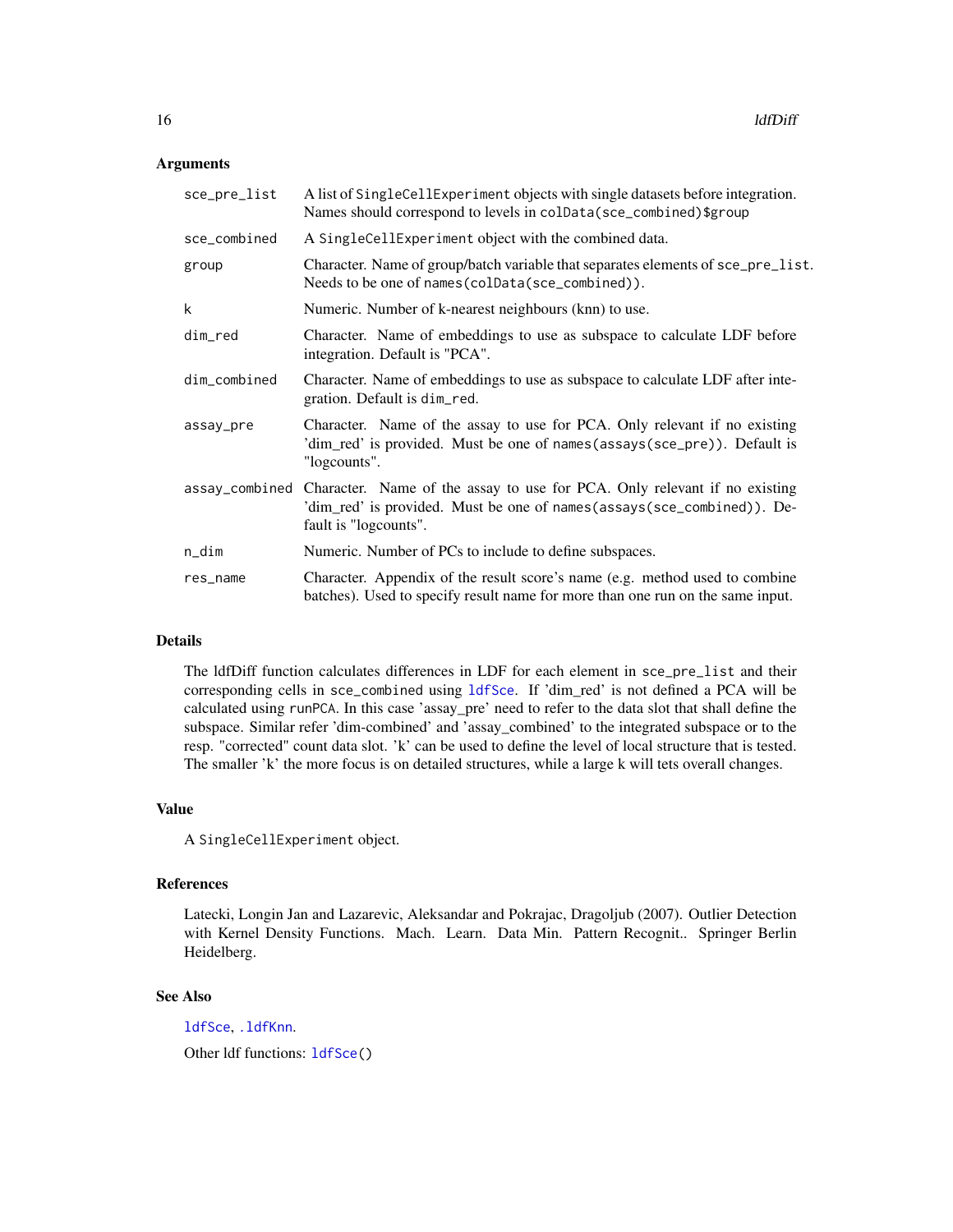#### <span id="page-16-0"></span>ldfSce and the state of the state of the state of the state of the state of the state of the state of the state of the state of the state of the state of the state of the state of the state of the state of the state of the

## Examples

```
library(SingleCellExperiment)
sim_list <- readRDS(system.file("extdata/sim50.rds", package = "CellMixS"))
sce <- sim_list[["batch20"]][, c(1:50, 300:350)]
sce_batch1 <- sce[,colData(sce)$batch == "1"]
sce_batch2 <- sce[,colData(sce)$batch == "2"]
sce_pre_list <- list("1" = sce_batch1, "2" = sce_batch2)
sce_ldf <- ldfDiff(sce_pre_list, sce, k = 10, group = "batch",
dim_combined = "MNN", n_dim = 2)
```
<span id="page-16-1"></span>

|--|

## Description

Determines cell-specific changes in the Local Density Factor before and after data integration for one specific group.

## Usage

```
ldfSce(
  sce_name,
  sce_pre_list,
  sce_combined,
  group,
 k = 75,
  dim_red = "PCA",
  dim_combined = dim_red,
  assay_pre = "logcounts",
  assay_combined = "logcounts",
 n_dim = 20
\mathcal{L}
```

| sce_name     | Character. Name of the element in sce_pre_list to calculate LDF differences<br>in.                                                                                      |
|--------------|-------------------------------------------------------------------------------------------------------------------------------------------------------------------------|
| sce_pre_list | A list of SingleCellExperiment objects with single datasets before integration.<br>Names need to correspond to levels in colData(sce_combined)\$group and<br>sce_name!! |
| sce_combined | A SingleCellExperiment object with combined data.                                                                                                                       |
| group        | Character. Name of group/batch variable that separates elements of sce_pre_list.<br>Needs to be one of names (colData (sce_combined)).                                  |
| k            | Numeric. Number of k-nearest neighbours (knn) to use.                                                                                                                   |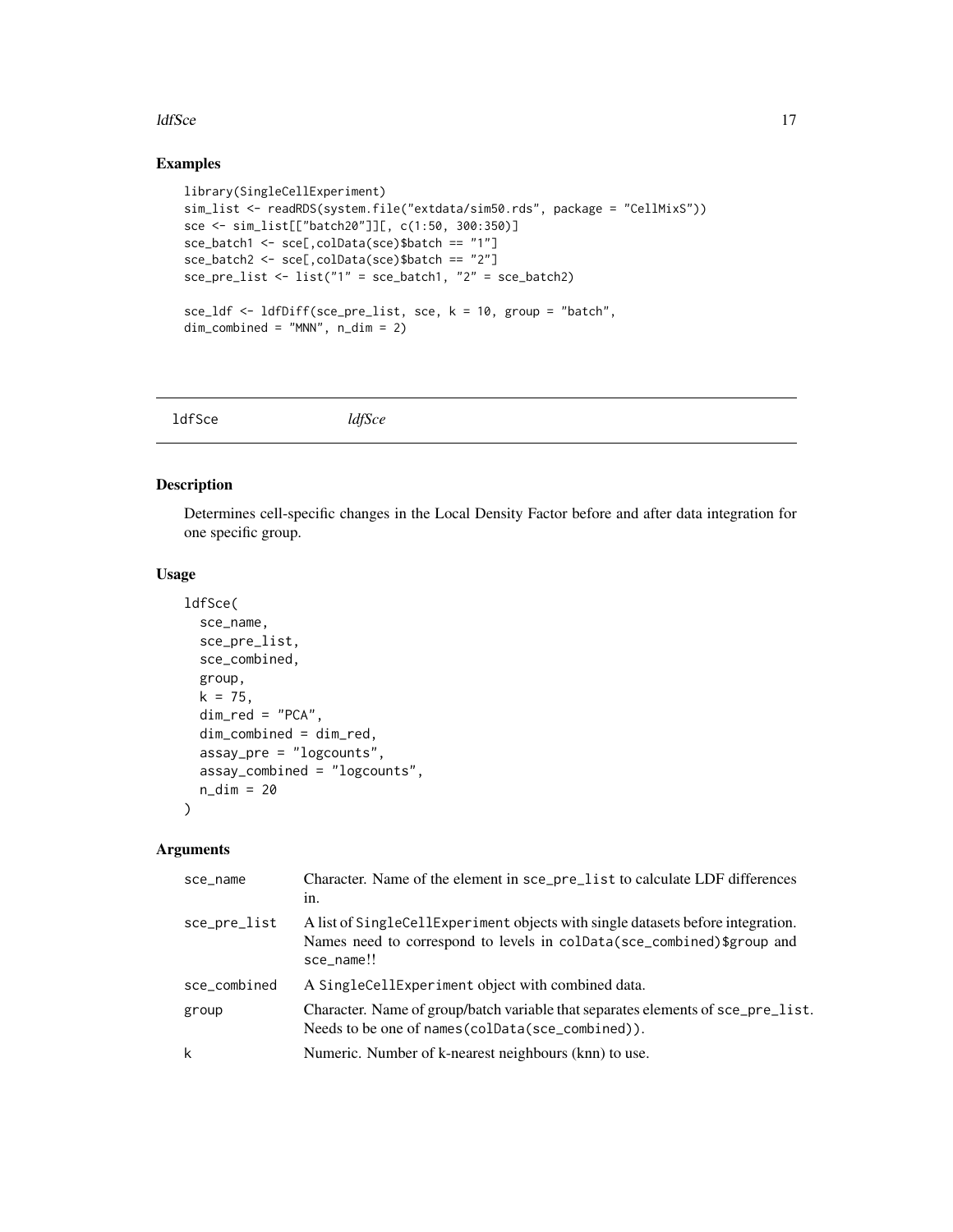<span id="page-17-0"></span>

| dim_red      | Character. Name of embeddings to use as subspace to calculate LDF before<br>integration. Default is "PCA".                                                                                  |
|--------------|---------------------------------------------------------------------------------------------------------------------------------------------------------------------------------------------|
| dim_combined | Character. Name of embeddings to use as subspace to calculate LDF after inte-<br>gration. Default is dim_red.                                                                               |
| assay_pre    | Character. Name of the assay to use for PCA. Only relevant if no existing<br>'dim_red' is provided. Must be one of names(assays(sce_pre)). Default is<br>"logcounts".                       |
|              | assay_combined Character. Name of the assay to use for PCA. Only relevant if no existing<br>'dim_red' is provided. Must be one of names(assays(sce_combined)). De-<br>fault is "logcounts". |
| $n\_dim$     | Numeric. Number of PCs to include to define subspaces.                                                                                                                                      |

The ldfSce function calculates differences in LDF for one specified element in sce\_pre\_list and their corresponding cells in sce\_combined. If 'dim\_red' is not defined a PCA will be calculated using runPCA. In this case 'assay\_pre' need to refer to the data slot that shall define the subspace. Similar refer 'dim-combined' and 'assay\_combined' to the integrated subspace or to the resp. "corrected" count data slot. 'k' can be used to define the level of local structure that is tested. The smaller 'k' the more focus is on detailed structures, while a large k will tets overall changes. Knearest neighbours (knn) are determined in the subspaces before integration defined by 'dim\_red'. The same set of knn are used to determine LDF before and after integration.

#### Value

A data.frame with difference in LDF as column named "diff\_ldf".

#### References

Latecki, Longin Jan and Lazarevic, Aleksandar and Pokrajac, Dragoljub (2007). Outlier Detection with Kernel Density Functions. Mach. Learn. Data Min. Pattern Recognit.. Springer Berlin Heidelberg.

#### See Also

[ldfDiff](#page-14-1), [.ldfKnn](#page-5-1).

Other ldf functions: [ldfDiff\(](#page-14-1))

#### Examples

```
library(SingleCellExperiment)
sim_list <- readRDS(system.file("extdata/sim50.rds", package = "CellMixS"))
sce <- sim_list[["batch20"]][, c(1:50, 300:350)]
sce_batch1 <- sce[,colData(sce)$batch == "1"]
sce_pre_list <- list("1" = sce_batch1)
ldf_1 <- ldfSce("1", sce_pre_list, sce, k = 10, group = "batch",
dim_combined = "MNN", n_dim = 5)
```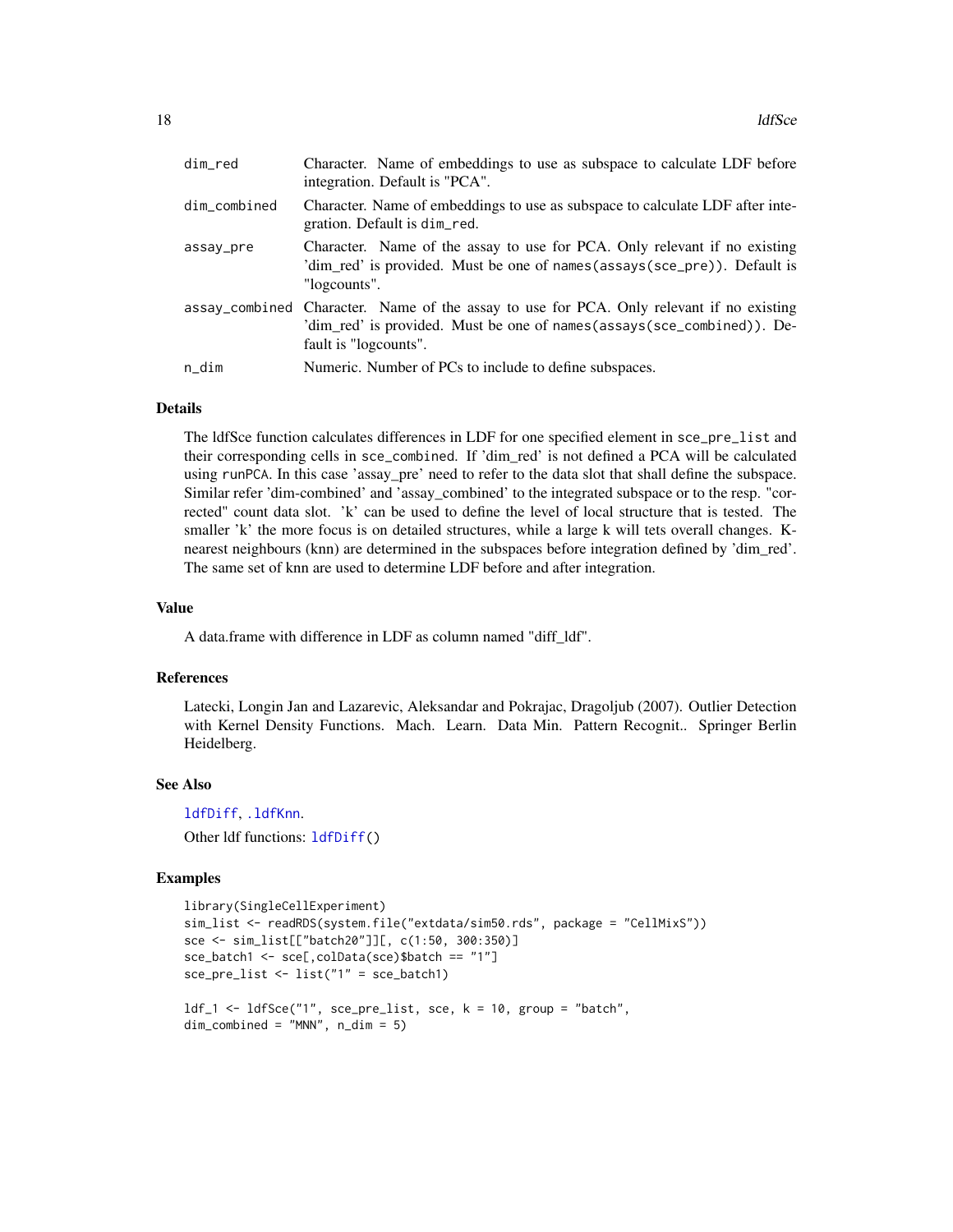<span id="page-18-1"></span><span id="page-18-0"></span>locStructure *locStructure*

#### Description

locStructure

## Usage

```
locStructure(
  sce,
  group,
  dim_combined,
  k = 100,
  dim\_red = "PCA",assay_name = "logcounts",
  n\_dim = 10,
  n_{\text{combined}} = 10,
  res_name = NULL
\mathcal{L}
```
## Arguments

| sce          | SingleCellExperiment object, with the integrated data.                                                                            |
|--------------|-----------------------------------------------------------------------------------------------------------------------------------|
| group        | Character. Name of group/batch variable. Needs to be one of names (colData(sce)).                                                 |
| dim_combined | Charactyer. Name of the reduced dimensional representation of the integrated<br>data. Needs to be one of reduced DimNames (sce)). |
| k            | Numeric. Number of k-nearest neighbours (knn) to use.                                                                             |
| dim red      | Character. Name of embeddings to calculate neighbourhoods before integration.<br>Default is "PCA".                                |
| assay_name   | Character. Name of the assay to use for PCA of the original (not integrated)<br>data. Should not refer to "corrected" counts.     |
| n_dim        | Numeric. Number of dimensions to include for the original data.                                                                   |
| n_combined   | Numeric. Number of dimensions to include for the integrated data.                                                                 |
| res_name     | Character. Appendix of the result score's name (e.g. method used to combine<br>batches).                                          |

## Details

The locStructure function implements the localStructure function from Seurat (See [LocalStruct](#page-0-0). For each group it calculates the k nearest neighbour within PCA space before integration and compares it to the knn within the reduced dimensional representation after integration. The score represents the proportion of overlapping neighbours. The [LocalStruct](#page-0-0) function is based on the [RunPCA](#page-0-0) function, while here [runPCA](#page-0-0) is used. This can cause small deviance from the [LocalStruct](#page-0-0) function, but overall these functions are equivalent.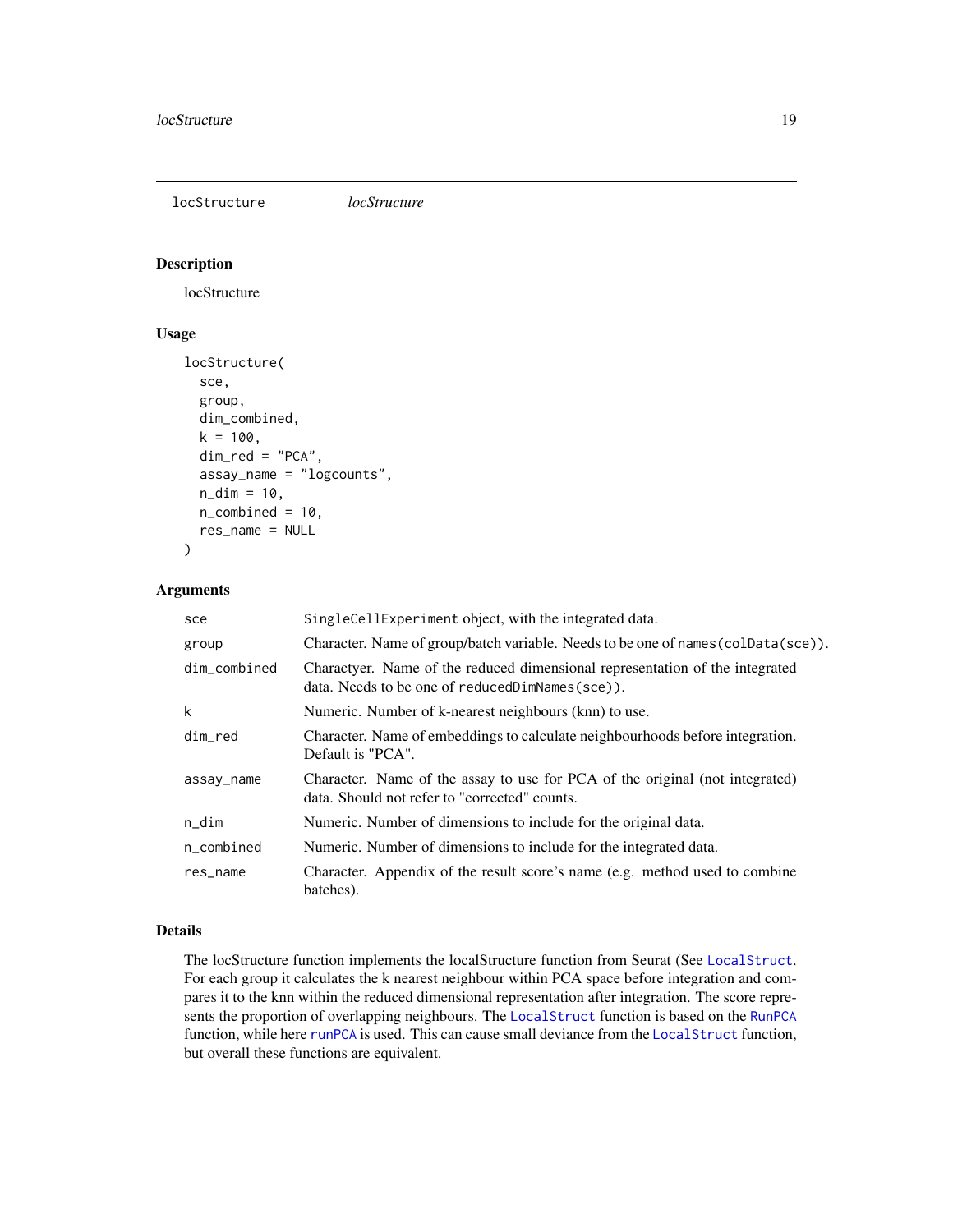## <span id="page-19-0"></span>Value

A SingleCellExperiment with the mixing metric within colData.

#### References

Stuart T Butler A Hoffman P Hafemeister C Papalexi E et. al. (2019) Comprehensive Integration of Single-Cell Data. Cell.

## Examples

```
library(SingleCellExperiment)
sim_list <- readRDS(system.file("extdata/sim50.rds", package = "CellMixS"))
sce <- sim_list[["batch20"]][, c(1:50, 300:350)]
```

```
sce <- locStructure(sce, "batch", "MNN", k = 20, assay_name = "counts")
```
<span id="page-19-1"></span>mixMetric *mixMetric*

#### Description

mixMetric

#### Usage

```
mixMetric(
  sce,
  group,
 k = 300,dim\_red = "PCA",assay_name = "logcounts",
 n\_dim = 10,
 k_pos = 5,
  res_name = NULL
)
```

| sce        | SingleCellExperiment object, with the integrated data.                                              |
|------------|-----------------------------------------------------------------------------------------------------|
| group      | Character. Name of group/batch variable. Needs to be one of names (colData(sce)).                   |
| k          | Numeric. Number of k-nearest neighbours (knn) to use.                                               |
| dim_red    | Character. Name of embeddings to use as subspace for distance distributions.<br>Default is "PCA".   |
| assay_name | Character. Name of the assay to use for PCA. Only relevant if no existing<br>'dim_red' is provided. |
| $n\_dim$   | Numeric. Number of dimensions to include to define the subspace.                                    |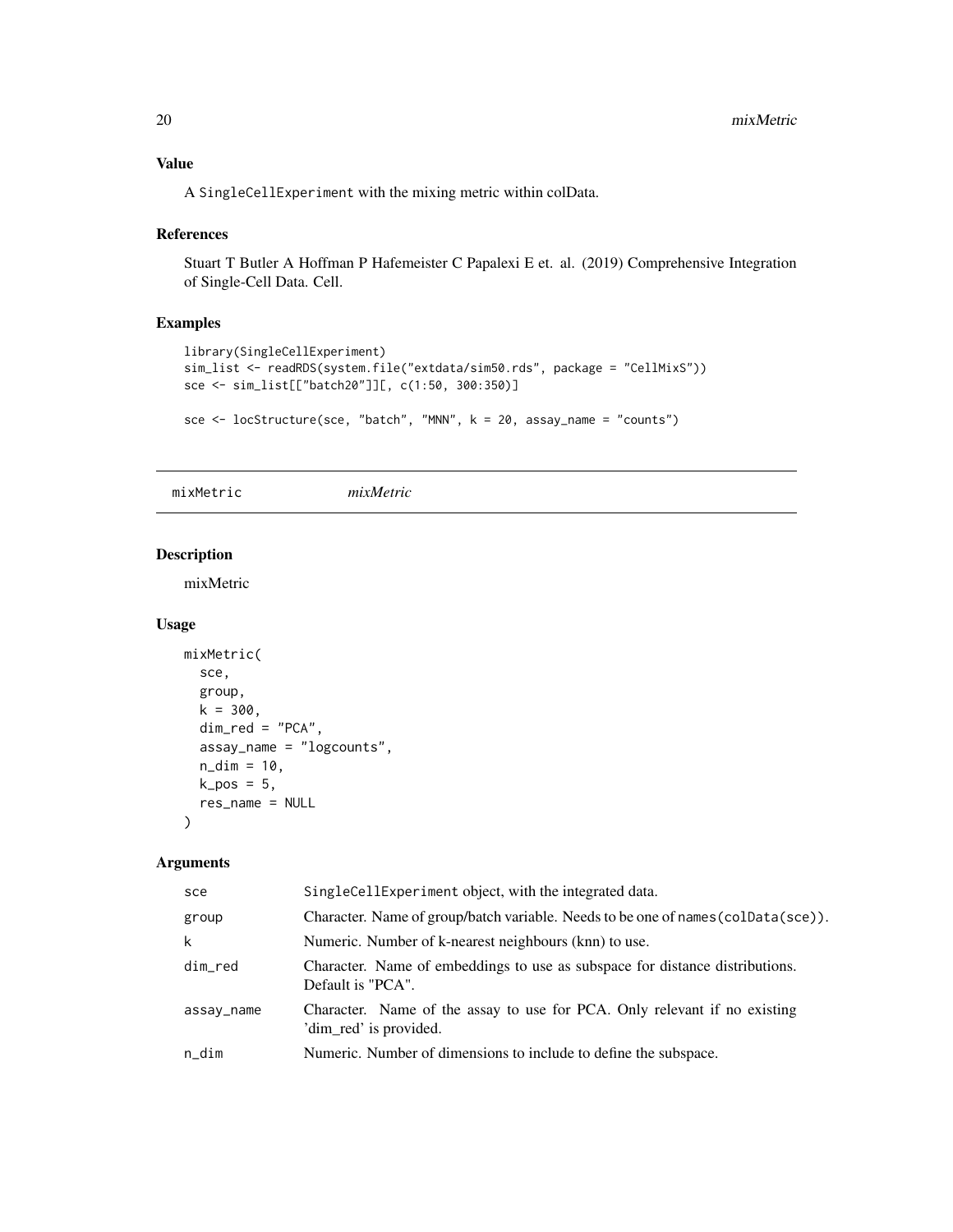<span id="page-20-0"></span>The mixMetric function implements the mixingMetric function from Seurat (See [MixingMetric](#page-0-0). It takes the median rank of the '\_\_k\_pos\_\_ neighbour from each batch as estimation for the data's entropy according to the batch variable. The same result can be assesed using the [MixingMetric](#page-0-0) function and a seurat object from the \_\_Seurat\_\_ package.

#### Value

A SingleCellExperiment with the mixing metric within colData.

#### References

Stuart T Butler A Hoffman P Hafemeister C Papalexi E et. al. (2019) Comprehensive Integration of Single-Cell Data. Cell.

#### Examples

```
library(SingleCellExperiment)
sim_list <- readRDS(system.file("extdata/sim50.rds", package = "CellMixS"))
sce <- sim_list[[1]][, c(1:15, 400:420, 16:30)]
sce <- mixMetric(sce, "batch", k = 20)
```
<span id="page-20-1"></span>visCluster *visCluster*

#### Description

Creates summary plots of metric scores for different groups/cluster.

#### Usage

```
visCluster(sce_cms, cluster_var, metric_var = "cms", violin = FALSE)
```

| sce_cms     | A Single Cell Experiment object with the result scores (e.g. cms) to plot within<br>colData(res_object). |
|-------------|----------------------------------------------------------------------------------------------------------|
| cluster_var | Character. Name of the factor level variable to summarize metric scores on.                              |
| metric_var  | Character Name of the metric scores to use. Default is "cms".                                            |
| violin      | A logical. If true violin plots are plotted, while the default (FALSE) will plot<br>ridge plots.         |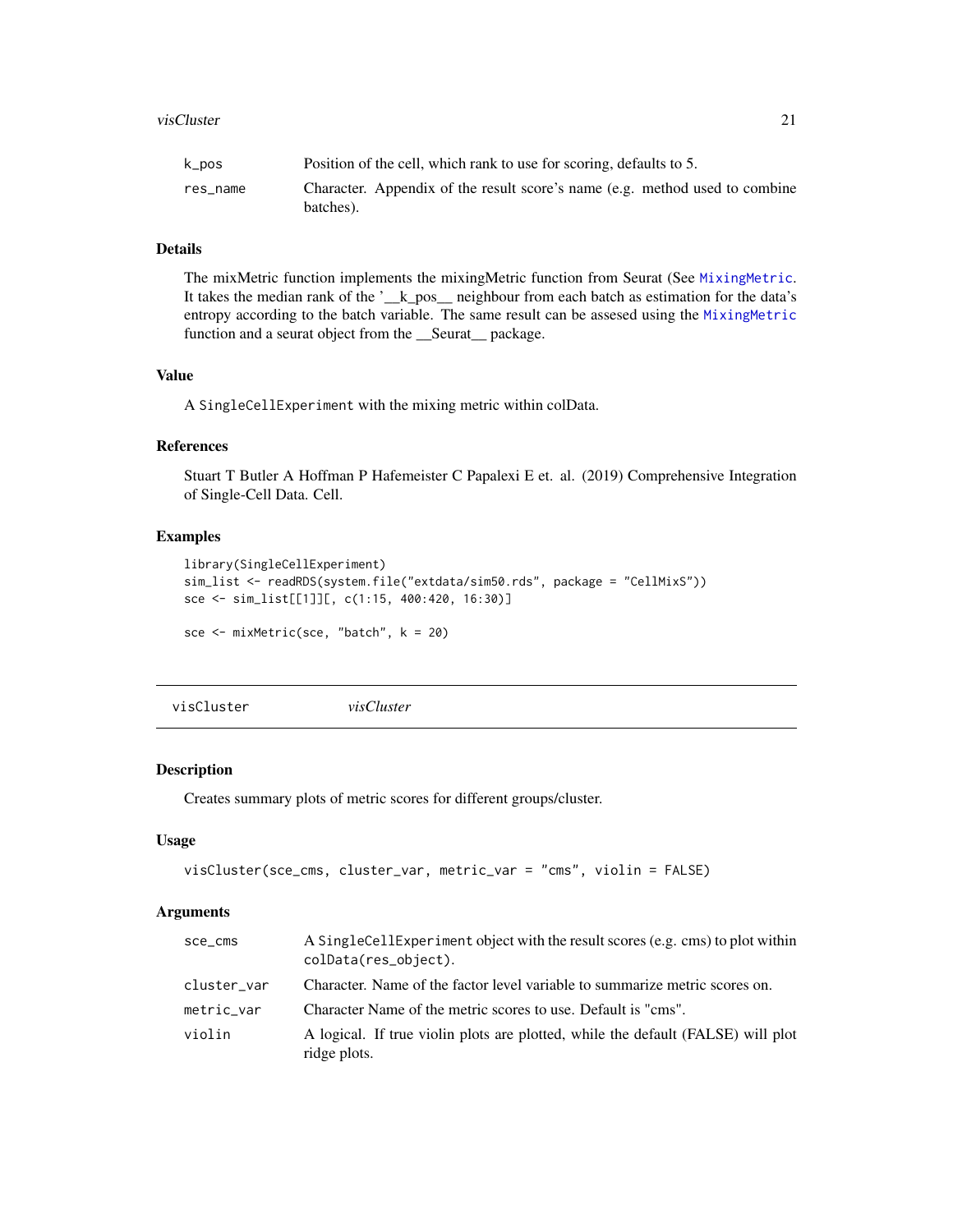Plots summarized metric scores. This function is intended to visualize and compare metric scores among clusters or other dataset variables spcified in 'cluster\_var'.

### Value

a ggplot object.

#### See Also

[visIntegration](#page-23-1)

Other visualize functions: [visGroup\(](#page-21-1))

#### Examples

library(SingleCellExperiment)

```
sim_list <- readRDS(system.file("extdata/sim50.rds", package = "CellMixS"))
sce <- sim_list[[1]][, c(1:30,300:320)]
sce_cms <- cms(sce, "batch", k = 20, n_dim = 2)
```
visCluster(sce\_cms, "batch")

<span id="page-21-1"></span>visGroup *visGroup*

## Description

Plot group label in a reduced dimensional plot.

## Usage

visGroup(sce, group, dim\_red = "TSNE")

#### Arguments

| sce     | A SingleCellExperiment object.                                                       |
|---------|--------------------------------------------------------------------------------------|
| group   | Character. Name of group/batch variable. Needs to be one of names (coldata (sce)).   |
| dim red | Character. Name of embeddings to use as subspace for plotting. Default is<br>"TSNE". |

## Details

Plots a reduced dimension plot colored by group parameter. The dimesion reduction embedding can be specified, but only tsne embeddings will automatically be computed by runTSNE. Embeddings from data integration methods (e.g. mnn.correct) can be used as long as they are specified in reducedDimNames(sce).

<span id="page-21-0"></span>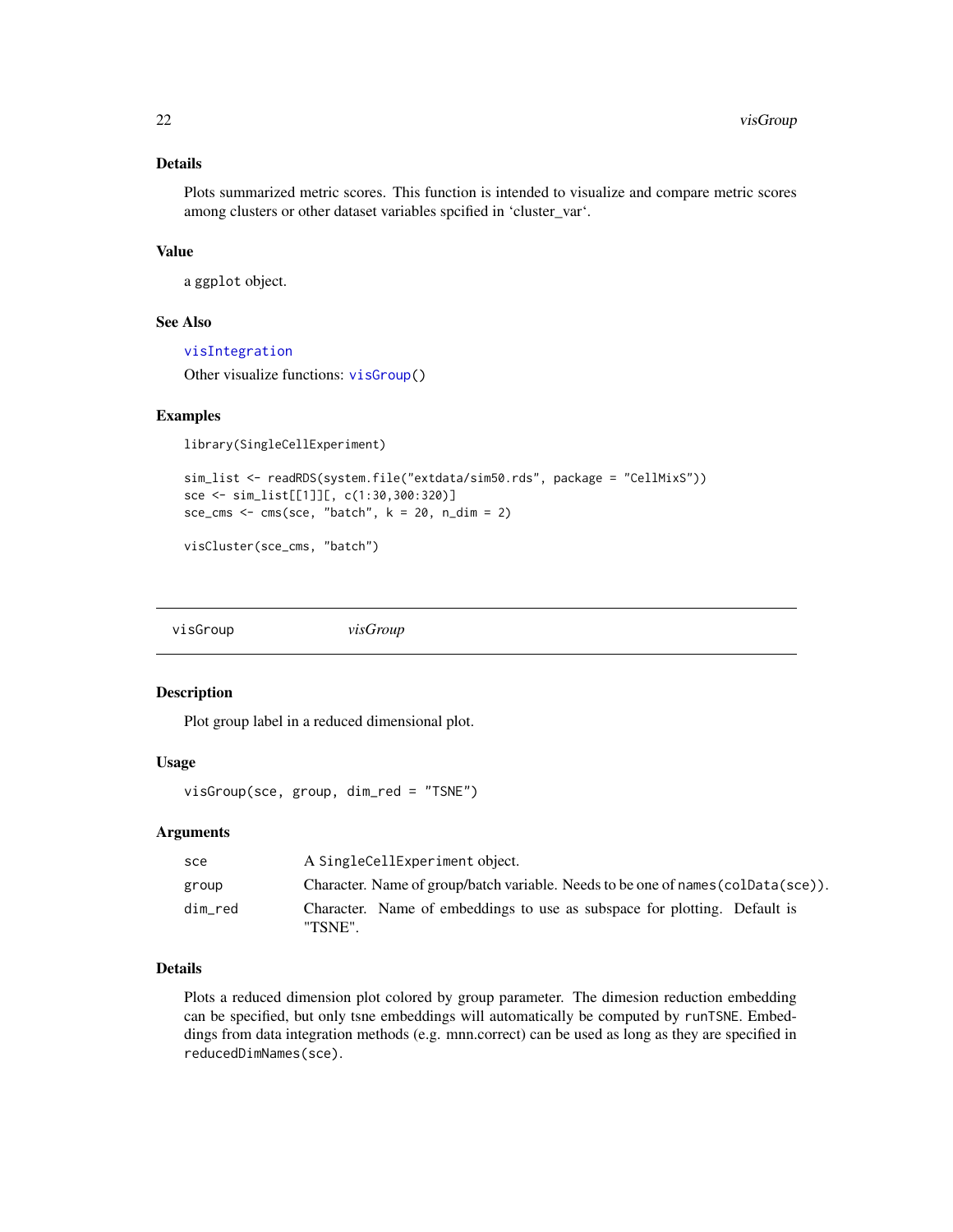#### <span id="page-22-0"></span>visHist 23

## Value

a ggplot object.

## See Also

[visOverview](#page-25-1), [visMetric](#page-24-1)

Other visualize functions: [visCluster\(](#page-20-1))

## Examples

```
library(SingleCellExperiment)
sim_list <- readRDS(system.file("extdata/sim50.rds", package = "CellMixS"))
sce <- sim_list[[1]][, c(1:50, 300:350)]
```
visGroup(sce, "batch")

<span id="page-22-1"></span>visHist *visHist*

## Description

Plot pvalue histograms of metric score distributions

## Usage

```
visHist(
  res_object,
  metric = "cms",prefix = TRUE,n_{col} = 1,
  metric_prefix = NULL
\mathcal{L}
```

| res_object    | SingleCellExperiment object, matrix or data.frame. The SingleCellExperi-<br>ment object should contain the result scores (e.g. cms) to plot in colData(res_object).<br>Matrix or data frame should have result scores in columns and cells in rows. |
|---------------|-----------------------------------------------------------------------------------------------------------------------------------------------------------------------------------------------------------------------------------------------------|
| metric        | Character vector. Specify names of coldara (sce) to be plotted. Applys only if<br>'res_object' is a SingleCellExperiment object. Default is 'cms'. If prefix is<br>TRUE all columns starting with 'metric' will be plotted.                         |
| prefix        | Boolean. Is 'metric' used to specify column's prefix (true) or complete column<br>names (False).                                                                                                                                                    |
| $n\_{col}$    | Numeric. Number of columns of the pval histogram.                                                                                                                                                                                                   |
| metric_prefix | Former parameter to define prefix of the metric to be plotted. Will stop and ask<br>for the new syntax.                                                                                                                                             |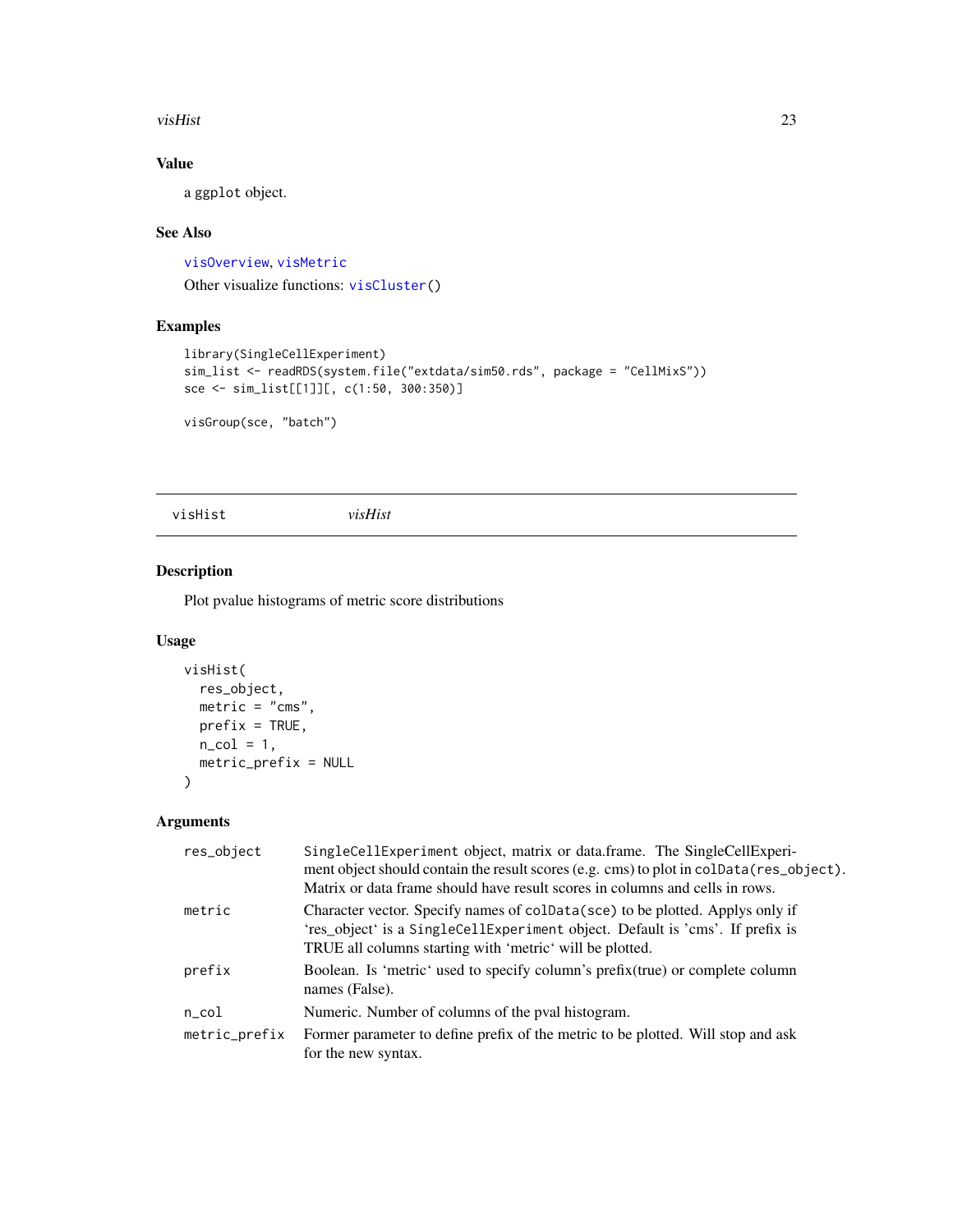Plots metric score distribution similar to a pvalue histogram distribution. Without dataset-specific bias, cms scores should be approx. flat distributed. If 'res\_object' is a matrix or data.frame, it will create a histogram for each column. If 'res\_object' is a SingleCellExperiment object, it will create a histogram of all colData(res\_object) that start with or are specified in 'metric'.

## Value

a ggplot object.

#### See Also

Other visualize metric functions: [visMetric\(](#page-24-1)), [visOverview\(](#page-25-1))

#### Examples

```
library(SingleCellExperiment)
sim_list <- readRDS(system.file("extdata/sim50.rds", package = "CellMixS"))
sce <- sim_list[[1]][, c(1:50)]
sce_cms \leq - cms(sce, "batch", k = 20, n_dim = 2)
visHist(sce_cms)
```
<span id="page-23-1"></span>visIntegration *visIntegration*

#### Description

Creates a summary plot of metric scores (for different integration methods).

## Usage

```
visIntegration(
  res_object,
  metric = "cms".prefix = TRUE,violin = FALSE,
 metric_name = "metric",
  metric_prefix = NULL
)
```

```
res_object SingleCellExperiment object, list, matrix or data.frame. The SingleCell-
                 Experiment object should contain the result scores (cms) to compare within
                 colData(res_object). List, matrix or data frame should have result scores
                 in list elements resp. columns.
```
<span id="page-23-0"></span>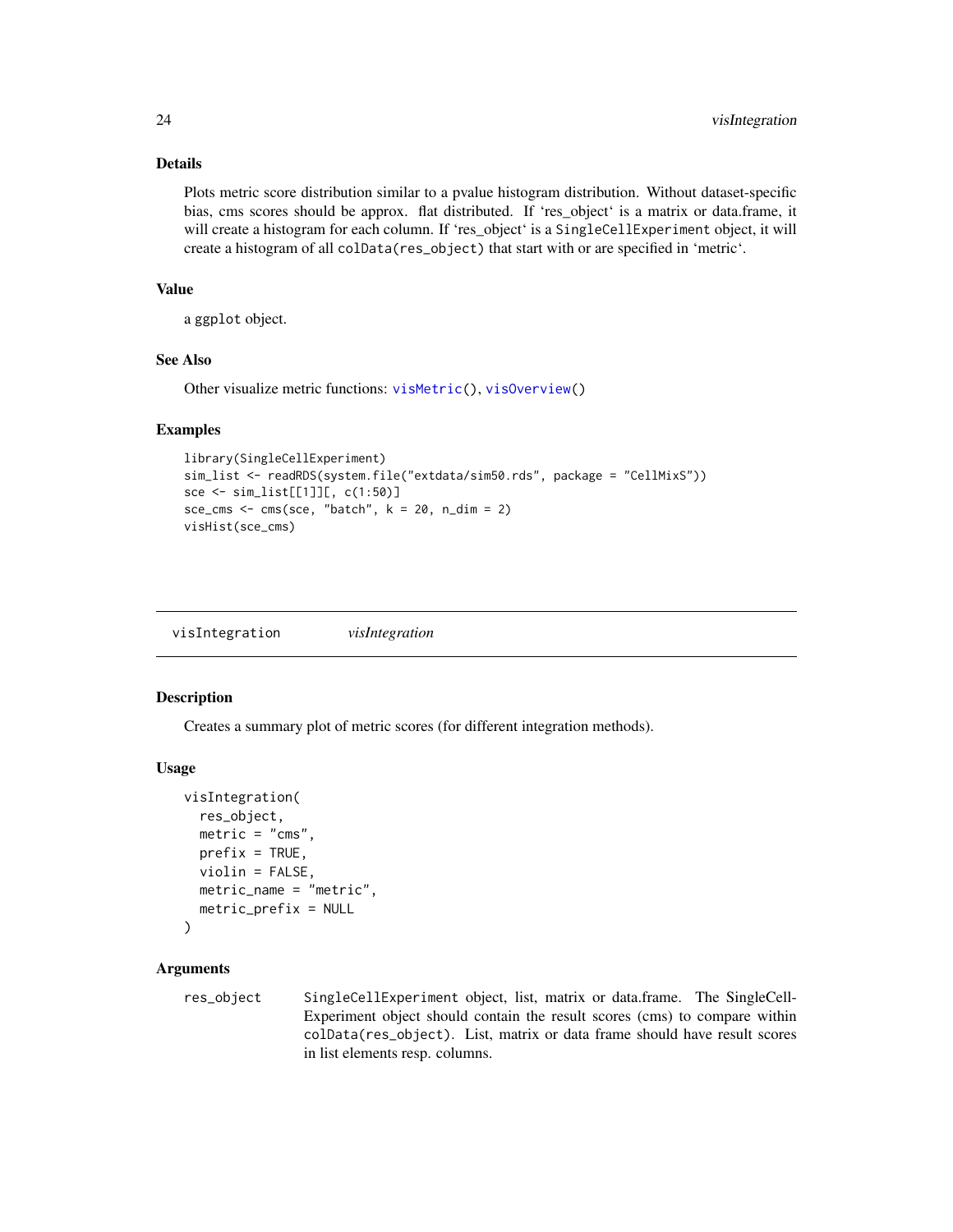#### <span id="page-24-0"></span>visMetric 25

| metric        | Character vector. Specify names of coldata (sce) to be compared. Applys only<br>if 'res object' is a SingleCellExperiment object. Default is 'cms'. If prefix is<br>TRUE all columns starting with 'metric' will be compared and plotted. |
|---------------|-------------------------------------------------------------------------------------------------------------------------------------------------------------------------------------------------------------------------------------------|
| prefix        | Boolean. Is 'metric' used to specify column's prefix (true) or complete column<br>names (False).                                                                                                                                          |
| violin        | A logical. If true violin plots are plotted, while the default (FALSE) will plot<br>ridge plots.                                                                                                                                          |
| metric_name   | Character. Name of the score metric.                                                                                                                                                                                                      |
| metric_prefix | Former parameter to define prefix of the metric to be plotted. Will stop and ask<br>for the new syntax.                                                                                                                                   |

#### Details

Plots summarized cms scores from an SingleCellExperiment object, list or dataframe. This function is intended to visualize and compare different methods and views of the same dataset, not to compare different datasets.

#### Value

a ggplot object.

## See Also

[visCluster](#page-20-1), ggridges

## Examples

library(SingleCellExperiment)

```
sim_list <- readRDS(system.file("extdata/sim50.rds", package = "CellMixS"))
```

```
sce <- sim_list[["batch20"]][, c(1:30,300:320)]
\text{sec\_mm} < -\text{cms}(\text{see}, \text{"batch", k = 20}, \text{dim\_red = "MNN", \text{res\_name = "MNN", }n\_dim = 2
```
visIntegration(sce\_mnn, metric = "cms.", violin = TRUE)

<span id="page-24-1"></span>visMetric *visMetric*

## Description

Plot metric scores in a reduced dimensional plot.

#### Usage

```
visMetric(sce_cms, metric_var = "cms", dim_red = "TSNE", log10_val = FALSE)
```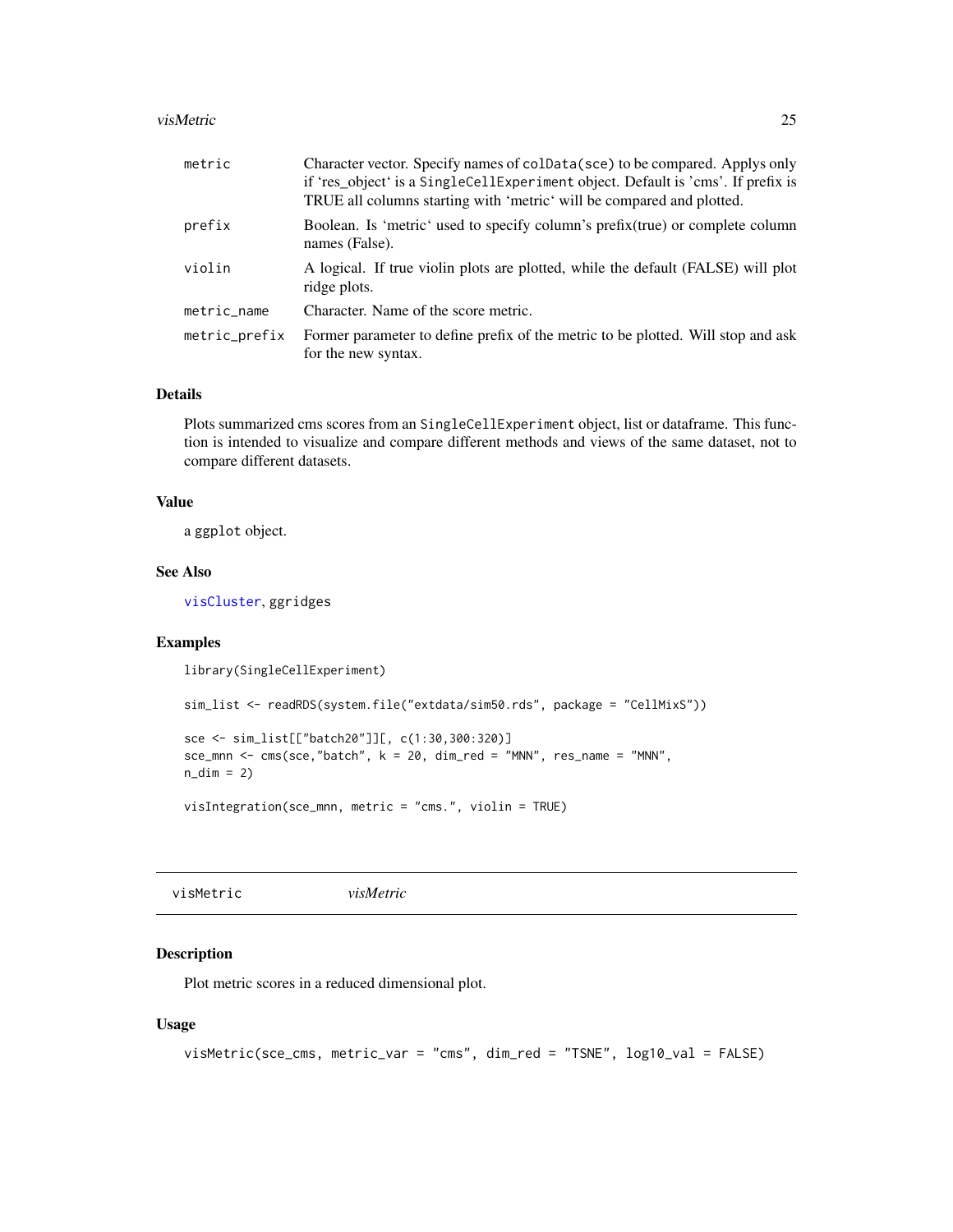#### <span id="page-25-0"></span>Arguments

| sce_cms    | A SingleCellExperiment object with the result scores (e.g. cms) to plot within<br>colData(res_object). |
|------------|--------------------------------------------------------------------------------------------------------|
| metric_var | Character Name of the metric scores to use. Default is "cms".                                          |
| dim_red    | Character. Name of embeddings to use as subspace for plotting. Default is<br>"TSNE".                   |
| log10_val  | Logical. Indicating if -log10(metric) should be plotted.                                               |

#### Details

Plots a reduced dimension plot colored by metric scores. The dimension reduction embedding can be specified, but only tsne embeddings will automatically be computed using runTSNE. Embeddings from data integration methods (e.g. mnn.correct) can be used as long as they are present in reducedDimNames(sce).

#### Value

a ggplot object.

## See Also

[visOverview](#page-25-1), [visGroup](#page-21-1)

Other visualize metric functions: [visHist\(](#page-22-1)), [visOverview\(](#page-25-1))

## Examples

```
library(SingleCellExperiment)
sim_list <- readRDS(system.file("extdata/sim50.rds", package = "CellMixS"))
sce <- sim_list[[1]][, c(1:30, 300:320)]
sce_cms <- \text{cms}(\text{see}, \text{ "batch", } k = 20, \text{ n\_dim} = 2)
```
visMetric(sce\_cms)

<span id="page-25-1"></span>visOverview *visOverview*

## Description

Plot an overview of metric results, group label and any colData variable in a reduced dimensional representation.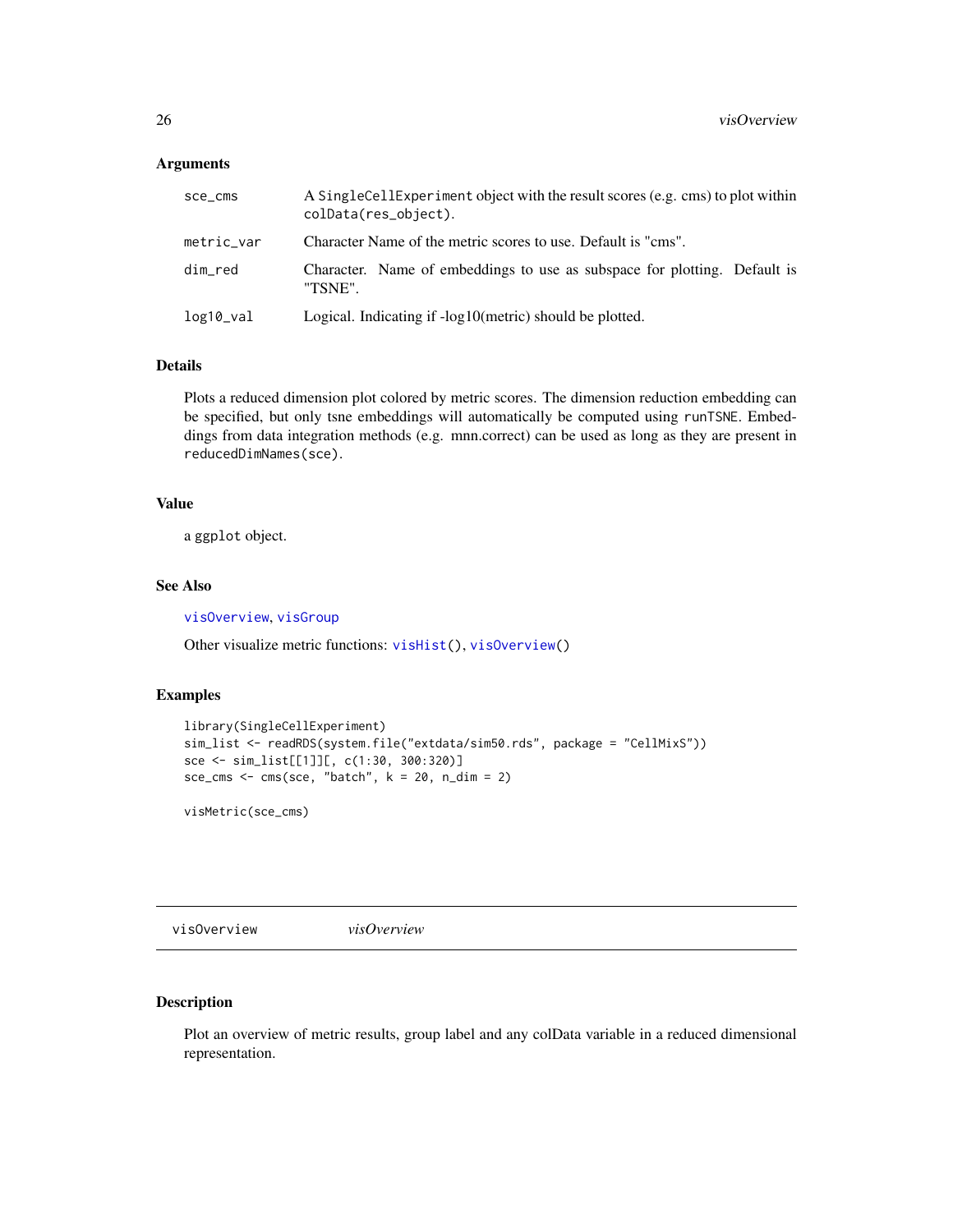## <span id="page-26-0"></span>visOverview 27

## Usage

```
visOverview(
  sce_cms,
  group,
 metric = "cms",prefix = TRUE,dim_red = "TSNE",
  log10_val = FALSE,
  other_var = NULL,
 metric_prefix = NULL
\lambda
```
#### Arguments

| sce_cms       | A SingleCellExperiment object with the result scores (e.g. cms) to plot in<br>colData(sce_cms).                                                                                                                            |
|---------------|----------------------------------------------------------------------------------------------------------------------------------------------------------------------------------------------------------------------------|
| group         | Character. Name of group/batch variable. Needs to be one of names (colData(sce)).                                                                                                                                          |
| metric        | Character vector. Specify names of colData(sce) to be plotted. Applys only if<br>'res_object' is a SingleCellExperiment object. Default is 'cms'. If prefix is<br>TRUE all columns starting with 'metric' will be plotted. |
| prefix        | Boolean. Is 'metric' used to specify column's prefix (true) or complete column<br>names (False).                                                                                                                           |
| dim_red       | Character. Name of embeddings to use as subspace for plotting. Default is<br>"TSNE".                                                                                                                                       |
| log10_val     | Logical. Indicating if -log10(metric) should be plotted.                                                                                                                                                                   |
| other_var     | Character string. Name(s) of other variables to be plotted asided. Need corre-<br>spond to one of colData(sce).                                                                                                            |
| metric_prefix | Former parameter to define prefix of the metric to be plotted. Will stop and ask<br>for the new syntax.                                                                                                                    |
|               |                                                                                                                                                                                                                            |

## Details

Plots reduced dimensions of cells colored by group variable and metric score. If 'red\_dim' is not defined in reducedDimNames(sce) a tsne is calculated using runTSNE. Other color label as celltype label or smoothened scores can be plotted aside. Embeddings from data integration methods (e.g. mnn.correct) can be used if they are specified in reducedDimNames(sce).

## Value

a ggplot object.

## See Also

[visMetric](#page-24-1), [visGroup](#page-21-1)

Other visualize metric functions: [visHist\(](#page-22-1)), [visMetric\(](#page-24-1))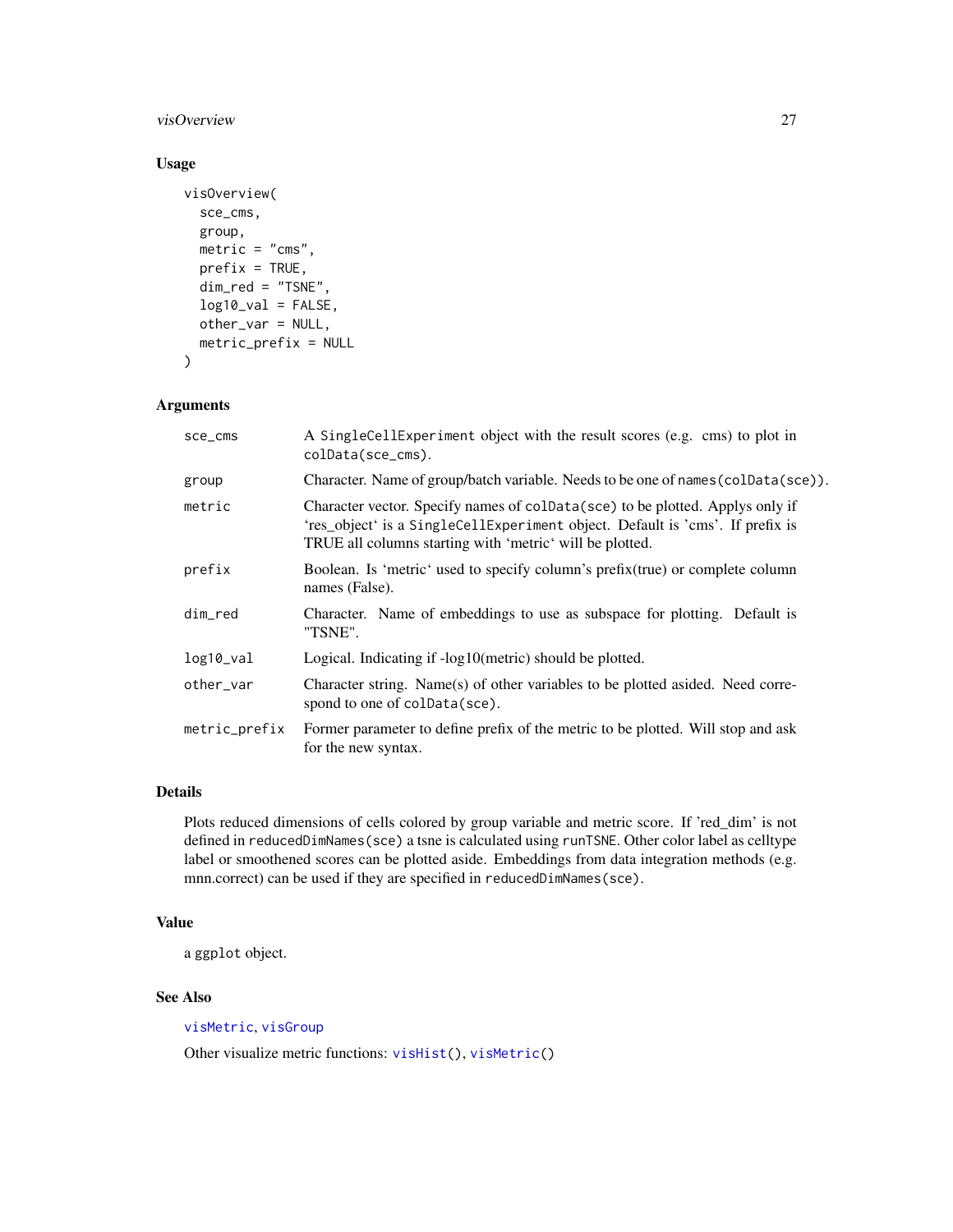## Examples

```
library(SingleCellExperiment)
sim_list <- readRDS(system.file("extdata/sim50.rds", package = "CellMixS"))
sce <- sim_list[[1]][, c(1:30, 300:330)]
sce_cms <- cms(sce, "batch", k = 20, n_dim = 2)
```

```
visOverview(sce_cms, "batch", other_var = "batch")
```